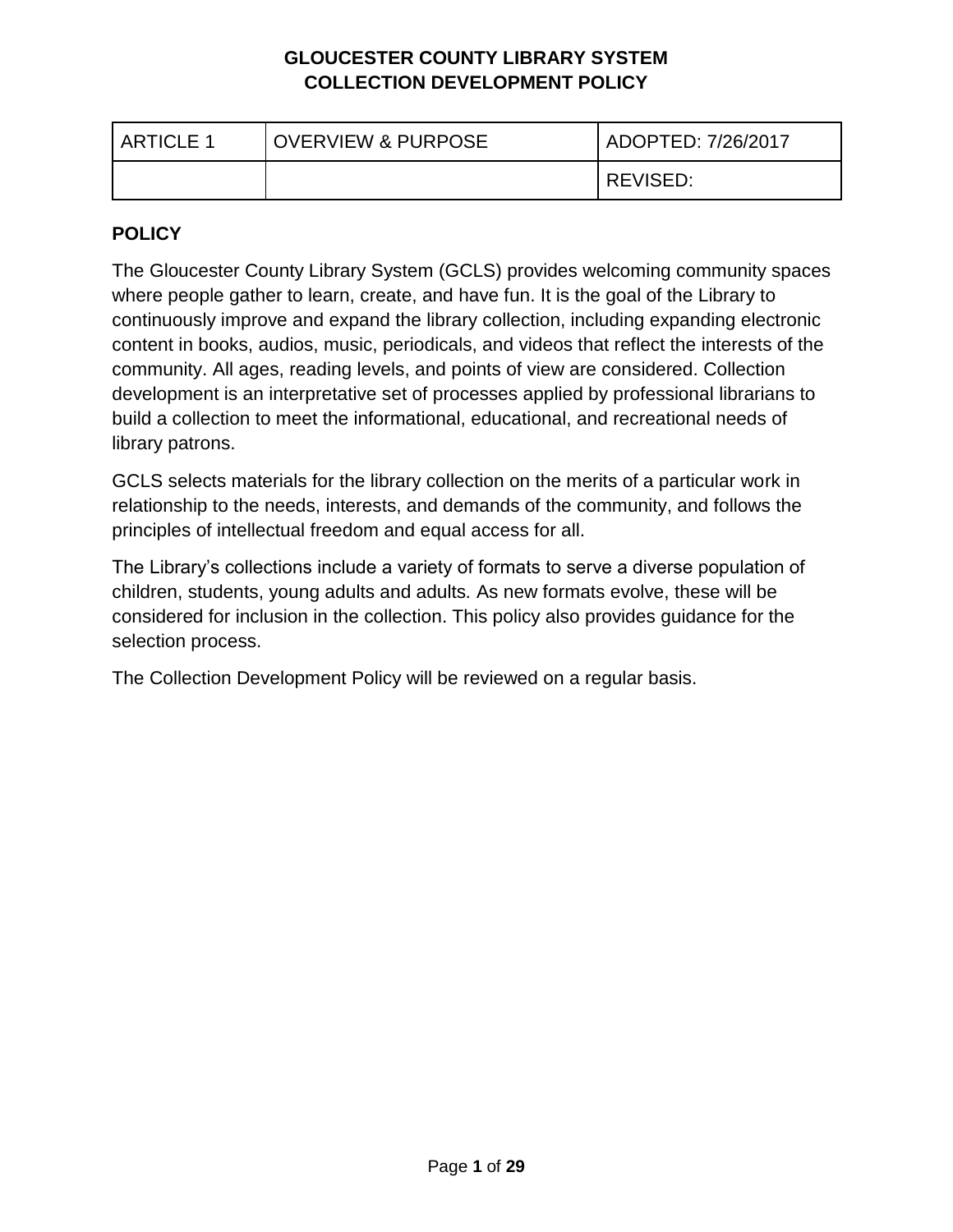| <b>ARTICLE 2</b> | <b>RESPONSIBILITY</b> | ADOPTED: 7/26/2017 |
|------------------|-----------------------|--------------------|
|                  |                       | REVISED:           |

## **POLICY**

Final authority for the determination of policy in the development of Library collections is vested in the Gloucester County Library Commission. The Library Director, who operates within the framework of Commission policy, has responsibility for selection, withdrawal of materials, and control of expenditures. The Director may delegate this responsibility to the professional staff who have training and knowledge in this area, as well as familiarity with the community needs and preferences. Responsibility may be further delegated to specialists in the needs of adults, teens, and children.

The Gloucester County Library Commission is not responsible for collection development at the Newfield Public library. The Newfield Public Library, an independent association library, has its own library board, which is responsible for that library's collection development.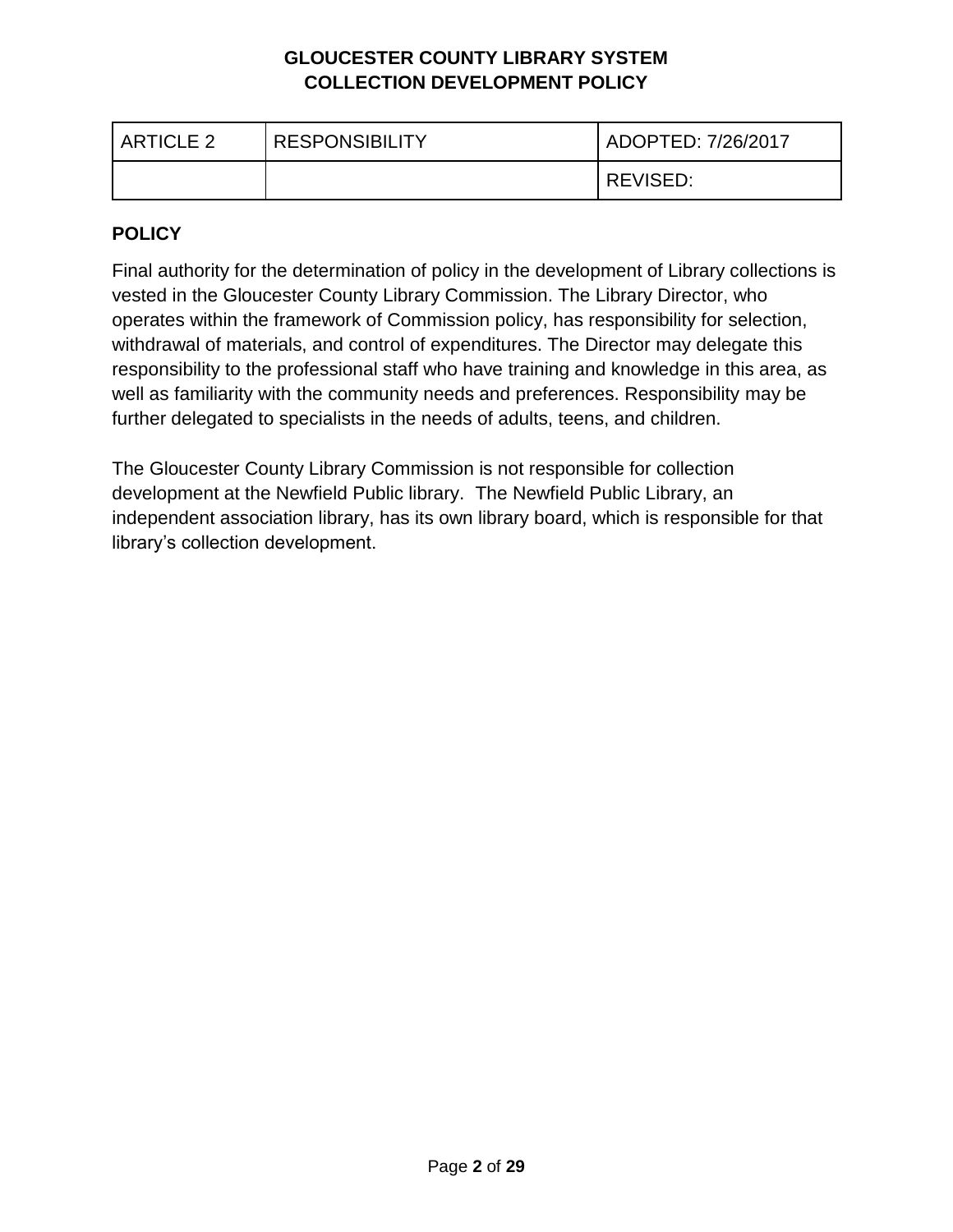| <b>ARTICLE 3</b> | INTELLECTUAL FREEDOM & ACCESS   ADOPTED: 7/26/2017 |          |
|------------------|----------------------------------------------------|----------|
| SECTION 1.0      | <b>LOVERVIEW</b>                                   | REVISED: |

## **POLICY**

The Gloucester County Library Commission and staff believe that the right to read is an important part of the intellectual freedom that is basic to democracy. The Commission, the Library Director, and the library staff recognize the responsibility of the Gloucester County Library System (GCLS) to provide materials representing diverse points of view on different topics. Selection is made solely on the merits of the work in relation to the collection as a whole and in relation to the needs of library patrons. The presence of an item in the Library's collection does not indicate an endorsement of the item's content.

Neither an individual, nor group, nor library staff have the right to decide what others may or may not read. There will be no labeling of any item to indicate its point of view or bias. The Library assures free access to its holdings for all patrons, who can select or reject for themselves any item in the collection.

Children and teens are not limited to the Juvenile and Young Adult collections, which are kept separate from other library collections to facilitate use. Responsibility for a child's reading, listening, or viewing of library materials must rest with the parent or guardian, not with the library staff.

The Library follows the principles presented in

- Library Bill of Rights (American Library Association)
	- <http://www.ala.org/advocacy/intfreedom/librarybill>
- The Freedom to Read Statement (American Library Association)
	- [http://www.ala.org/advocacy/intfreedom/statementspols/freedomreadstate](http://www.ala.org/advocacy/intfreedom/statementspols/freedomreadstatement) [ment](http://www.ala.org/advocacy/intfreedom/statementspols/freedomreadstatement)
- The Freedom to View Statement (American Library Association)
	- [http://www.ala.org/advocacy/intfreedom/statementspols/freedomviewstate](http://www.ala.org/advocacy/intfreedom/statementspols/freedomviewstatement) [ment](http://www.ala.org/advocacy/intfreedom/statementspols/freedomviewstatement)

See Appendices A, B, and C for the text of these documents.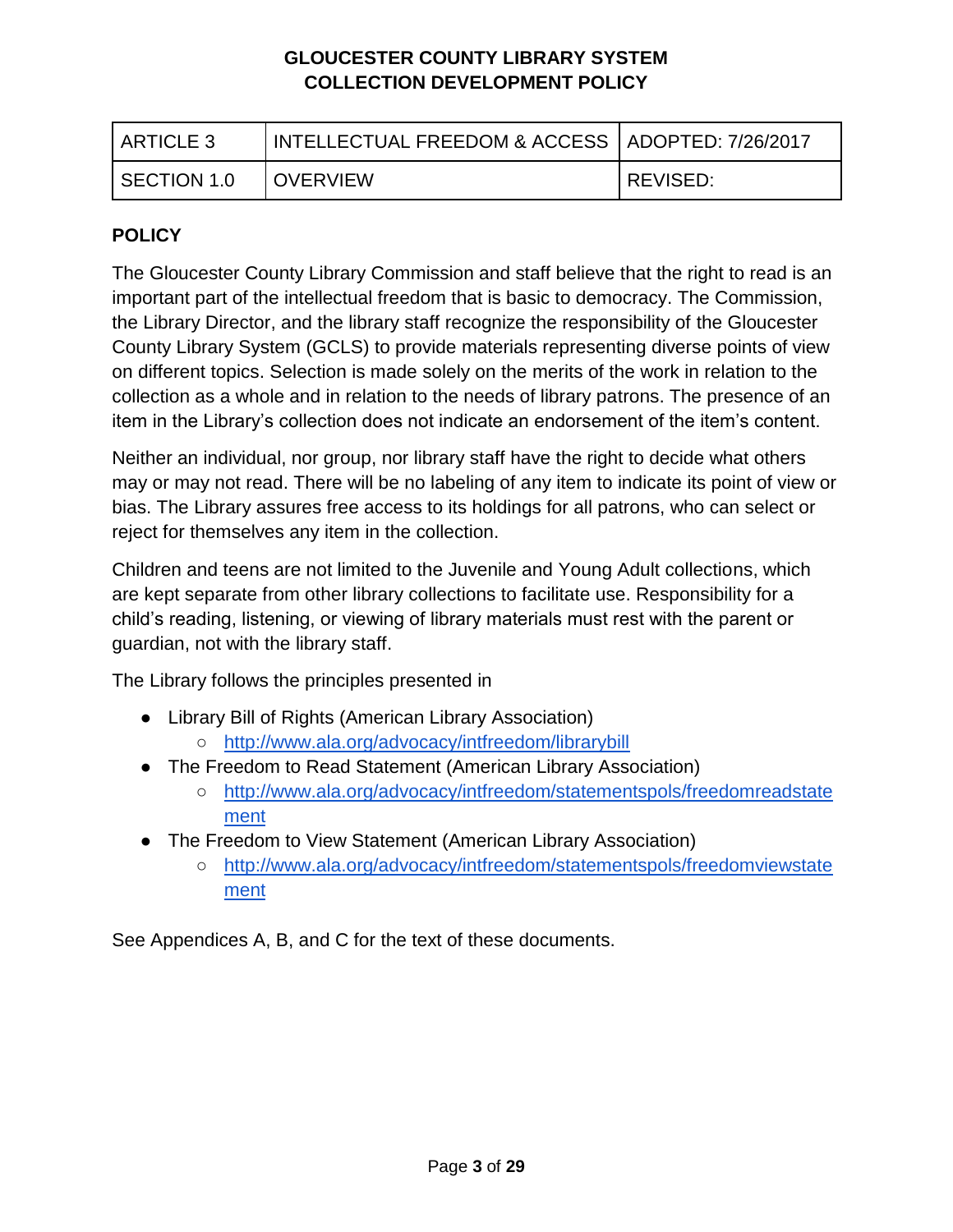| <b>ARTICLE 3</b> | INTELLECTUAL FREEDOM & ACCESS   ADOPTED: 7/26/2017      |          |
|------------------|---------------------------------------------------------|----------|
| SECTION 2.0      | <b>I RECONSIDERATION OF LIBRARY</b><br><b>MATERIALS</b> | REVISED: |

# **POLICY**

Any patron may request that the Gloucester County Library System (GCLS) review a selection or withdrawal decision. Those who wish reconsideration of a specific title should complete the "Request for Reconsideration of Library Materials" form (See Appendix D). Such materials will then be reviewed by a committee of staff selectors, as designated by the Library Director.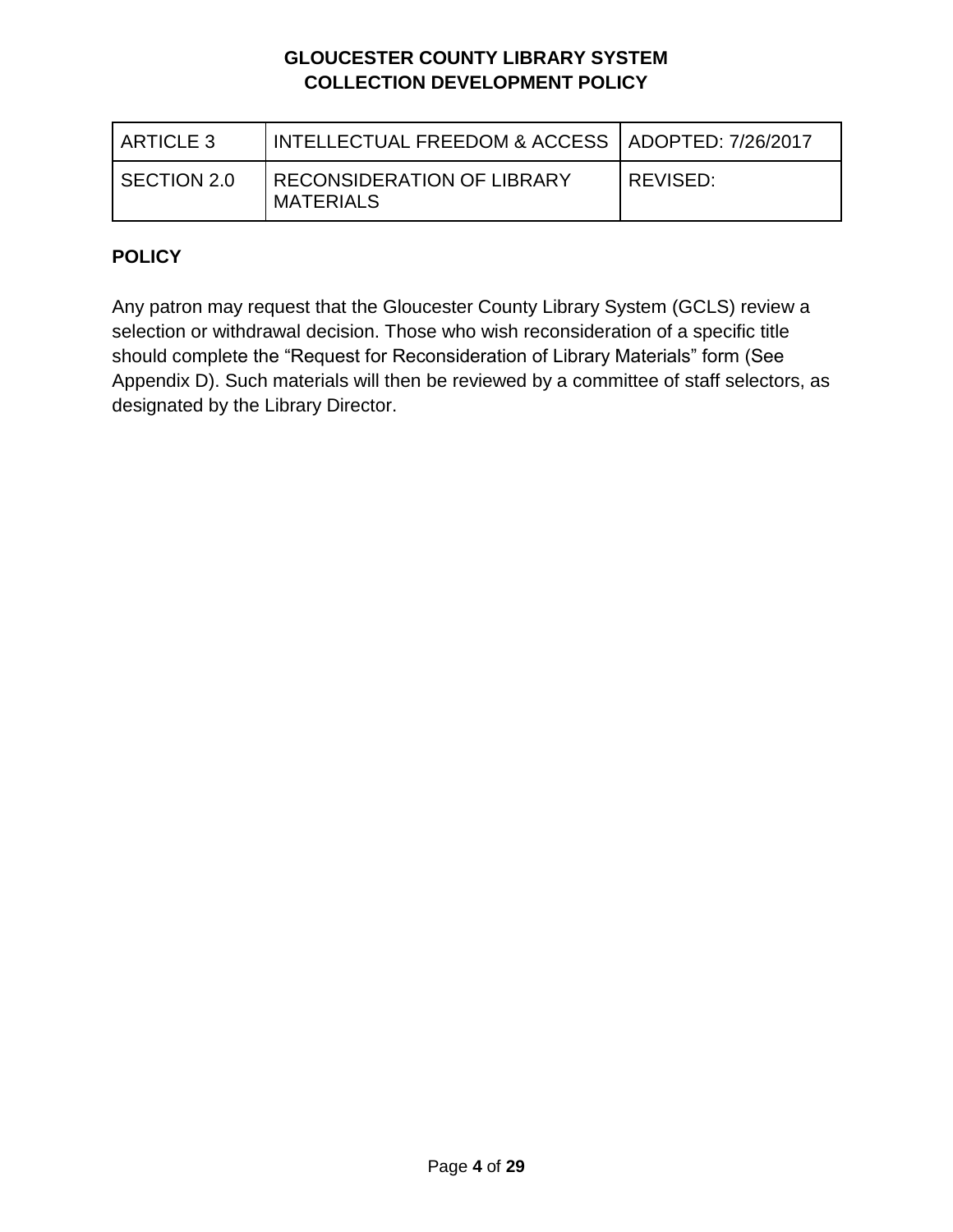| <b>ARTICLE 4</b> | <b>RESOURCE SHARING</b> | ADOPTED: 7/26/2017 |
|------------------|-------------------------|--------------------|
|                  |                         | <b>REVISED:</b>    |

## **POLICY**

The Gloucester County Library System (GCLS) is a member of the LOGIN Library Consortium, a resource sharing network of 23 libraries, including three academic libraries and one high school library. The online catalog provides bibliographic access to the collections of all member libraries, and a delivery system provides for timely access. For those requests that can't be filled by the Gloucester County Library System or the LOGIN Library Consortium, GCLS is able, in many cases, to acquire these through the statewide interlibrary loan system. In addition, items not found in the state can sometimes be acquired nationwide. Interlibrary loan requests may be used to determine the needs of the community for the purpose of material selection.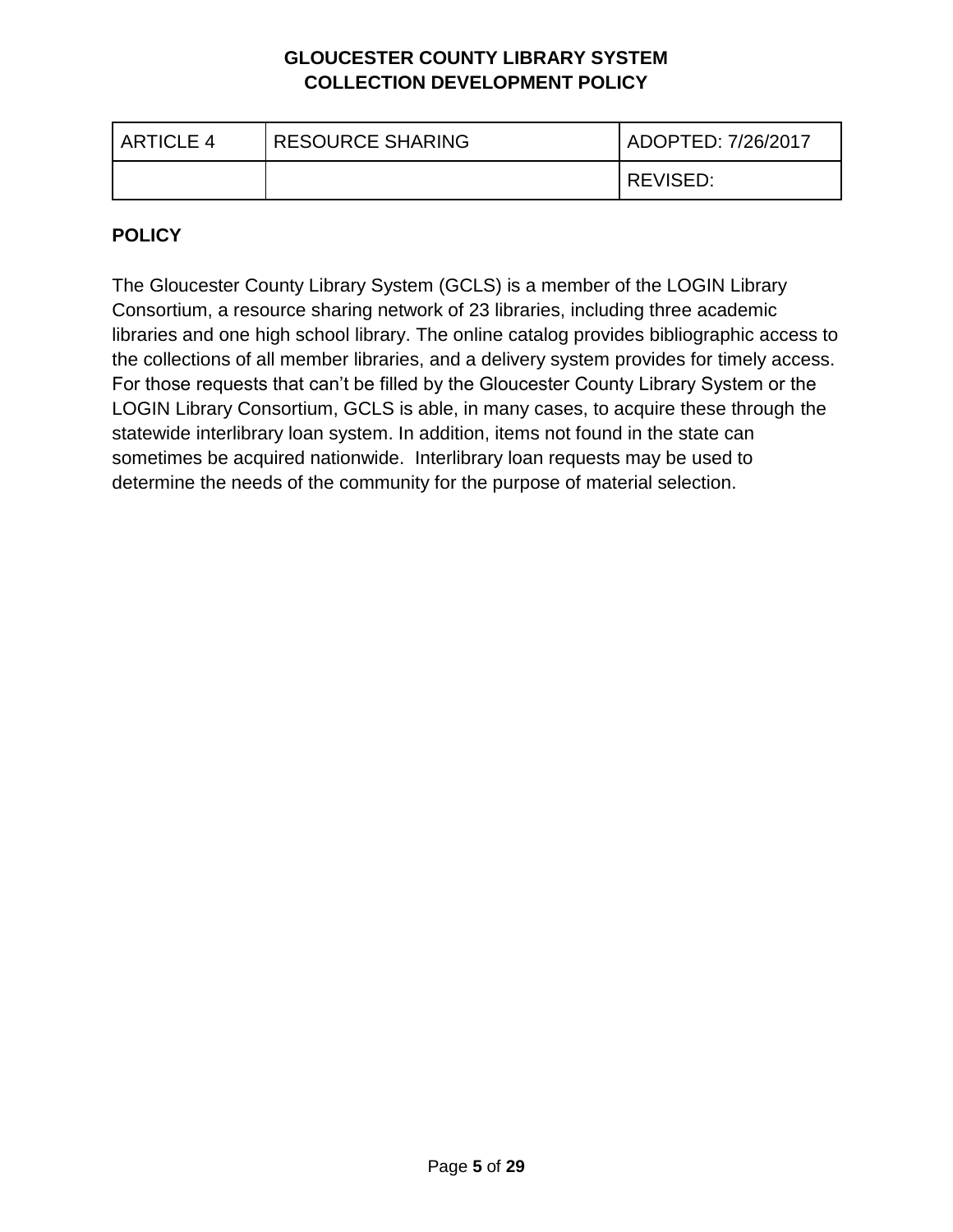| <b>ARTICLE 5</b> | <b>REQUESTS FOR PURCHASE</b> | ADOPTED: 7/26/2017 |
|------------------|------------------------------|--------------------|
|                  |                              | I REVISED:         |

## **POLICY**

Gloucester County Library System (GCLS) cardholders may request that a particular item be considered for purchase. It is the Library's intention that suggestions for purchase be used to help the Library in developing collections that serve the interests and needs of the community. All suggestions for purchase are subject to the same selection criteria as other materials (See Section 6, Article 1.0). Items are not automatically purchased and added to the collection. If the Library does not purchase a requested title, every effort will be made to fill the request through interlibrary loan.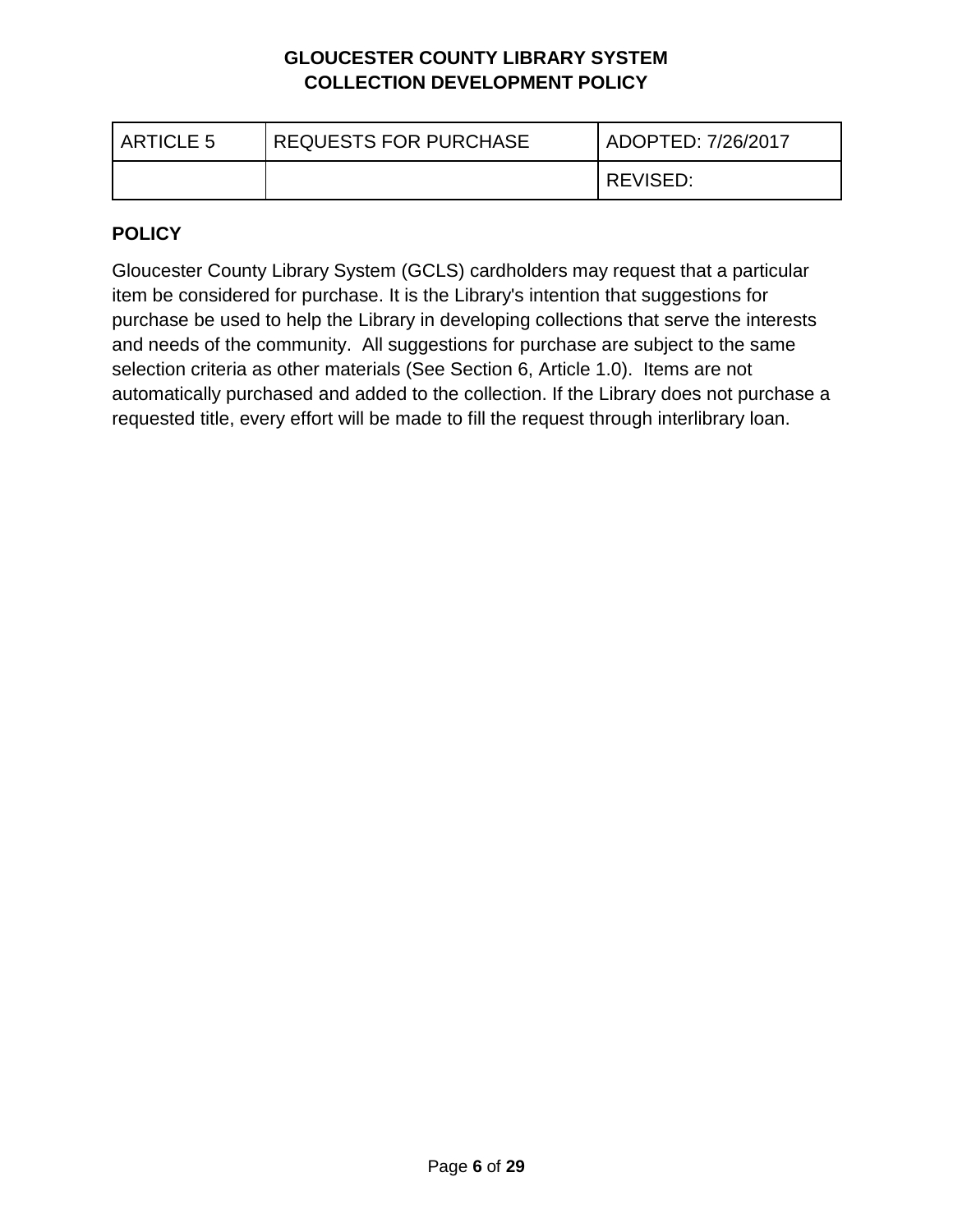| ARTICLE 6     | <b>SELECTION</b>                         | ADOPTED: 7/26/2017 |
|---------------|------------------------------------------|--------------------|
| I SECTION 1.0 | PHYSICAL MATERIAL & E-CONTENT   REVISED: |                    |

## **POLICY**

The Gloucester County Library System (GCLS) selects materials for the Library collection on the merits of a particular work in relationship to the needs, interests, and demands of the community, and follows the principles of intellectual freedom and equal access for all. The Library will endeavor to offer as diverse and comprehensive a collection as possible, within budgetary and space constraints. However, the Library recognizes that it is impossible to satisfy every need.

Selection will take place using the following criteria:

- Standards for selection shall include artistic merit, scholarship, authority, logical presentation, accuracy, relevancy, timeliness, usefulness, and historical significance.
- The reputation and qualifications of the author, creator, or publisher of the work will be evaluated.
- Price, suitability of format for library use, and ease of use will be evaluated.
- Reviews from professional journals and other review sources may be considered.
- Selectors will look at the extent to which the item supplements, expands on, or supports the existing collection, rather than duplicates it. Material should contribute to the GCLS collection as a whole.
- Winners and nominees for national and international awards may be considered for acquisition.
- Items promoted in the media may be in demand by the community and may be considered for acquisition on that basis.
- The relevance to observed and anticipated community needs and desires is a consideration. Professional staff determine the needs of their community using requests, census statistics, interlibrary loan requests and other resources.
- Local authors will be given special consideration.
- Efforts will be made to present all points of view on controversial issues.
- An item need not meet all criteria to be selected.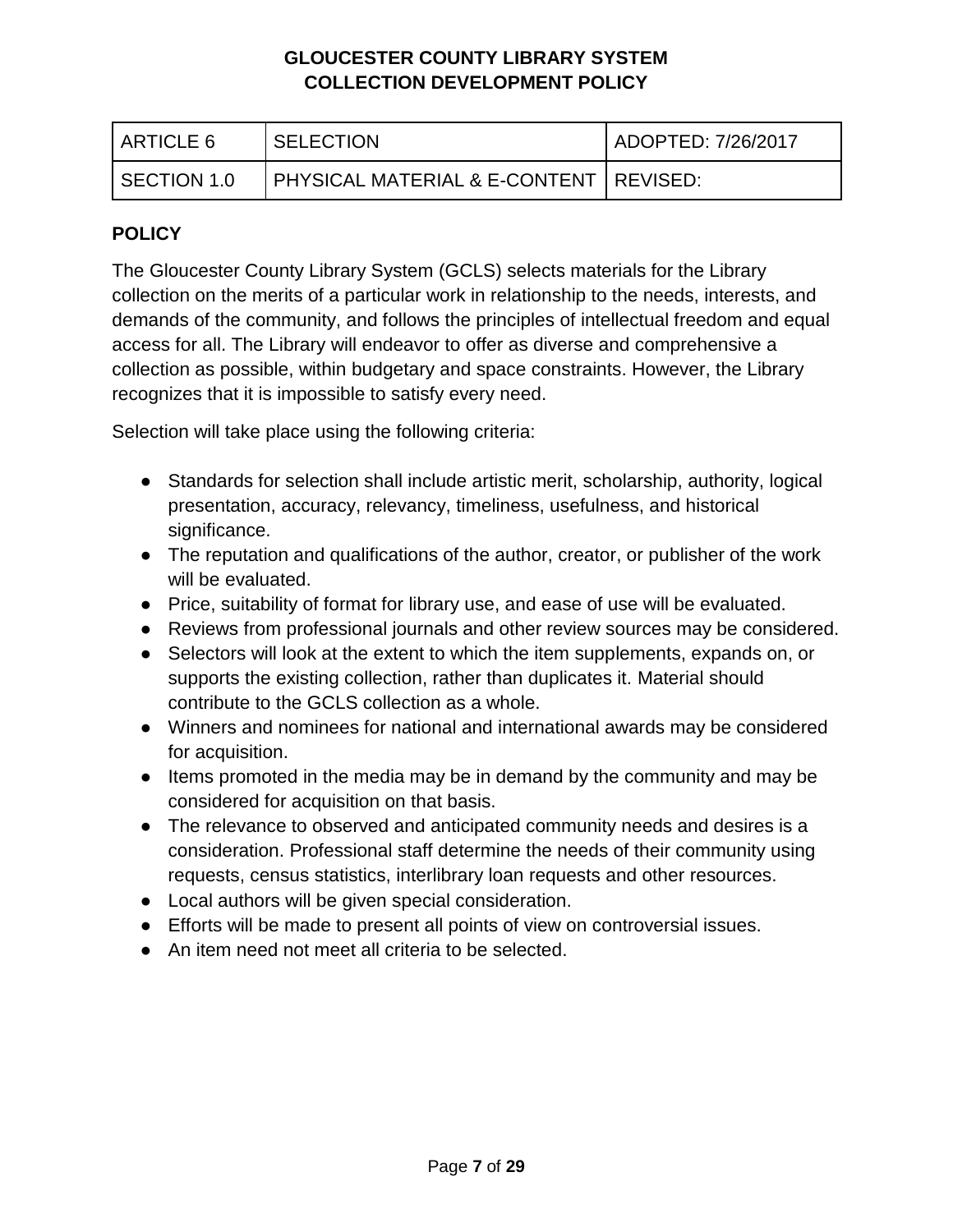| ARTICLE 6          | <b>SELECTION</b> | ADOPTED: 7/26/2017 |
|--------------------|------------------|--------------------|
| $\mid$ SECTION 2.0 | <b>WEB LINKS</b> | <b>REVISED:</b>    |

## **POLICY**

The Gloucester County Library System (GCLS) maintains a website to advance the Library's mission as an information center. The website provides access to materials beyond the local collection, and also provides guidance for patrons exploring internet resources, and seeking information about Library programs and services.

The principles which guide the selection of web links are fundamentally the same as those for other library materials. Sites are selected to enrich, broaden and complement material in the GCLS collection. Selectors will review the links and may use evaluation review sources. The Library cannot control the accuracy or availability of the information accessed through the internet.

Professional staff use the following criteria as specific selection guidelines for internet web links that are added to the GCLS website:

### **Content**

- Accurate information
- Factual information
- Substantive information
- Relevant information
- Current information

### **Design**

- User-friendly interface
- Well-organized and presented
- Easy to navigate
- Multimedia links are properly labeled
- Requires a minimum of additional software or hardware
- All links work properly

### **Access**

- Accessible through major browsers released within the past three years
- Site loads easily
- Site is freely accessible; does not require registration
- Site is consistently available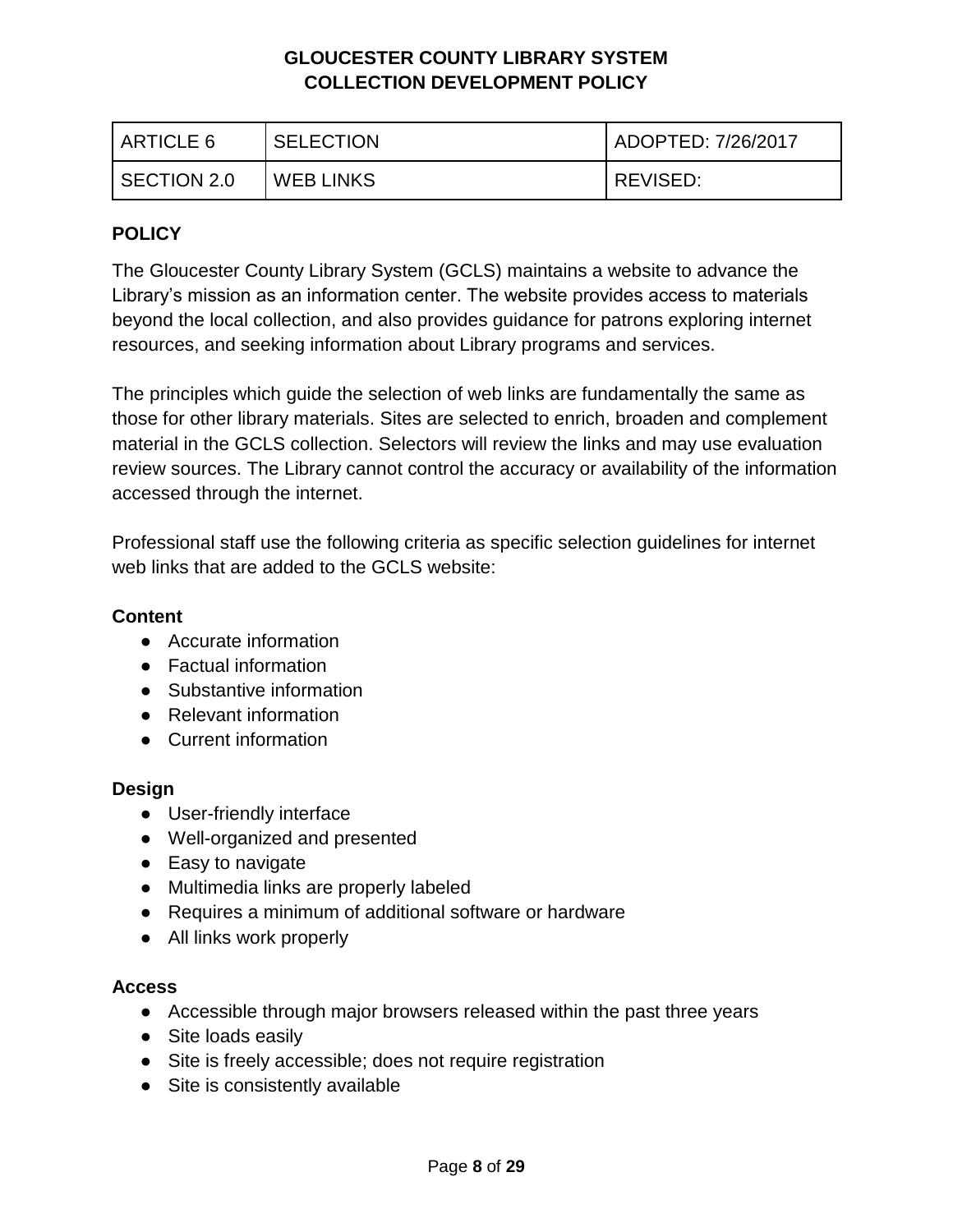- Site has a static URL
- If special software is required, instructions are easy to follow and application is easy to install

### **Authority**

- Creator(s) clearly identified
- Sources of information clearly documented
- Contact information clearly stated
- Ability to ascertain status, affiliation, qualifications and reputation of creator(s)

## **Currency**

- Regularly maintained and up to date
- Changes and grows to reflect new information

### **Scope**

- Purpose of the site clearly stated
- Appropriate for the intended audience
- Subject breadth, depth and currency clearly stated

### **De-selection**

Selected links may be removed from the GCLS website if they change and no longer meet the above criteria.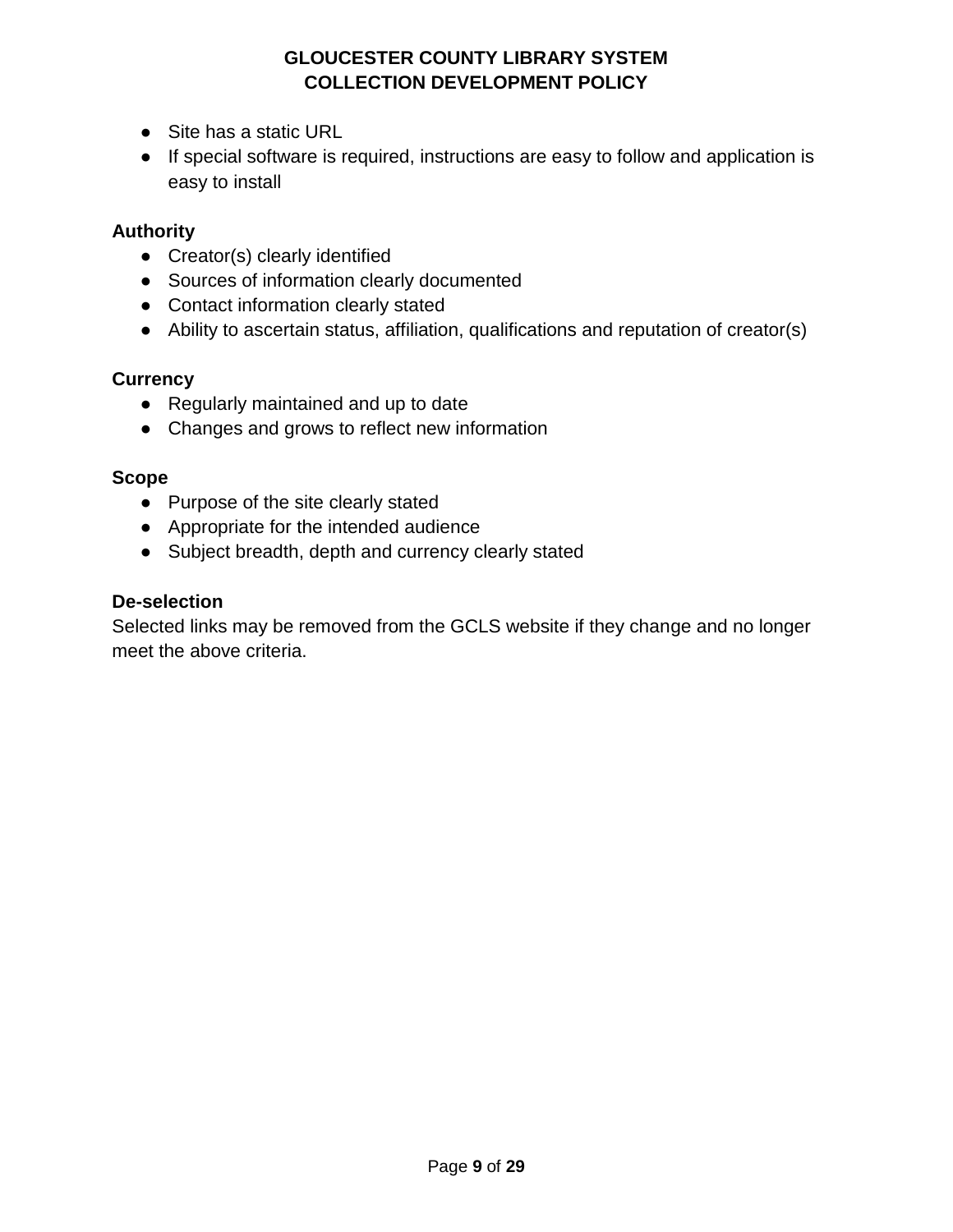| I ARTICLE 6 | <b>SELECTION</b>           | ADOPTED: 7/26/2017 |
|-------------|----------------------------|--------------------|
| SECTION 3.0 | FOREIGN LANGUAGE MATERIALS | I REVISED:         |

## **POLICY**

Gloucester County Library System (GCLS) recognizes the need to collect materials in foreign languages to meet their communities' educational and recreational needs. Professional staff determine the needs of their community using requests, census statistics, interlibrary loan requests and other resources. The information gathered is used to determine the size and scope of the collection. Availability of foreign language materials may impact the development of the collection.

The Library's collection also includes materials that aid in learning a second language. GCLS may purchase materials in a variety of formats, including print, DVD, electronic resources, periodicals, newspapers and audio.

Foreign Language and English as a Second Language (ESL) materials will be purchased using the same selection criteria as other material (See Article 6, Section 1.0).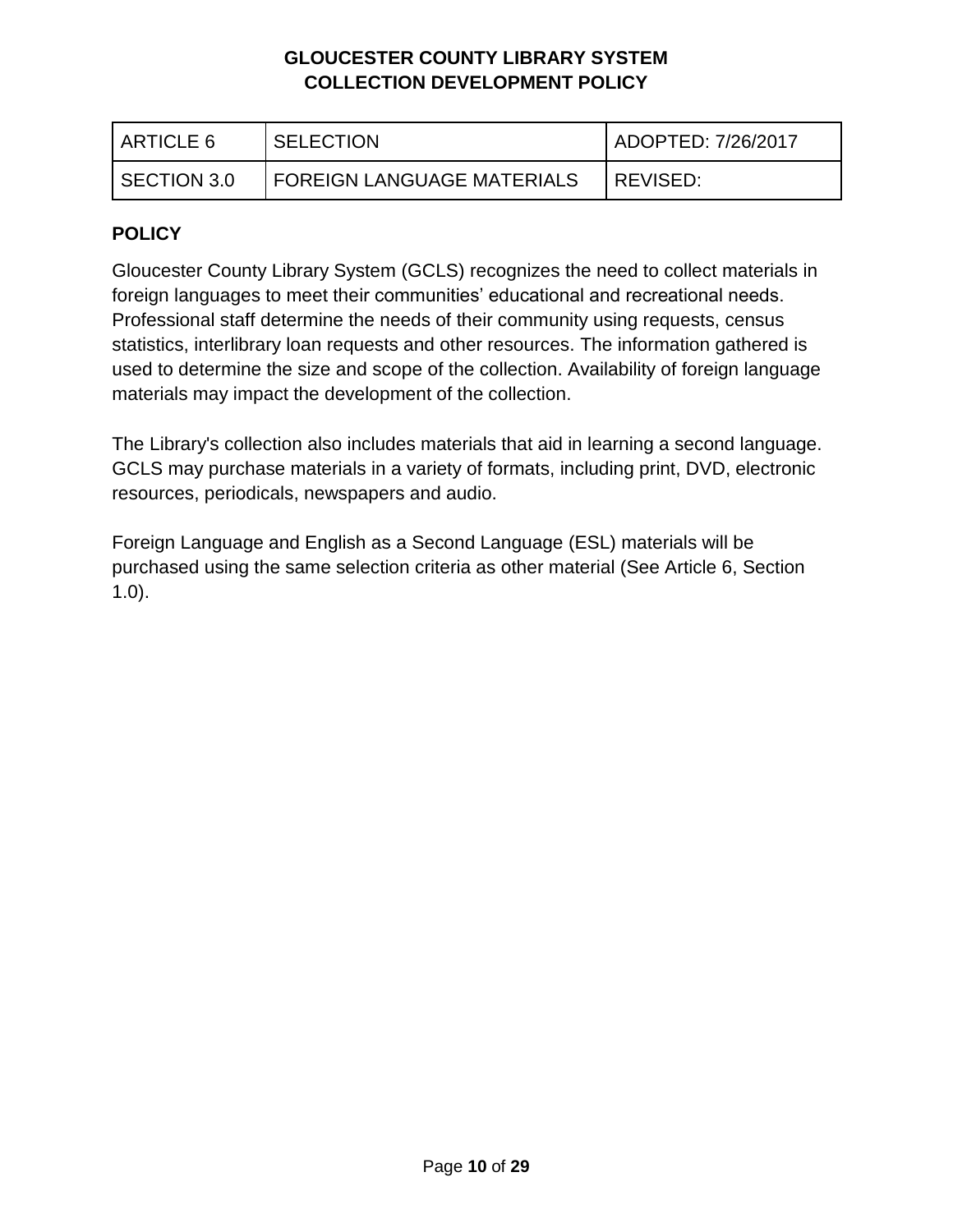| ARTICLE 6     | <b>SELECTION</b>                                     | ADOPTED: 7/26/2017 |
|---------------|------------------------------------------------------|--------------------|
| ' SECTION 4.0 | I LOCAL AUTHORS & SELF<br><b>PUBLISHED MATERIALS</b> | REVISED:           |

## **POLICY**

Gloucester County Library System (GCLS) will consider local authors and self-published materials, either print or e-content, for inclusion in the Library collection. The principles which guide the selection of this material are fundamentally the same as those for other library materials (See Article 6, Section 1.0).

To support and encourage local (Gloucester County) authors, special consideration will be given to their works. Books with unique local content may also be considered. Donated self-published materials that are not added to the collection are subject to the guidelines for donated material (See Appendix E, Gifts and Donations Policy).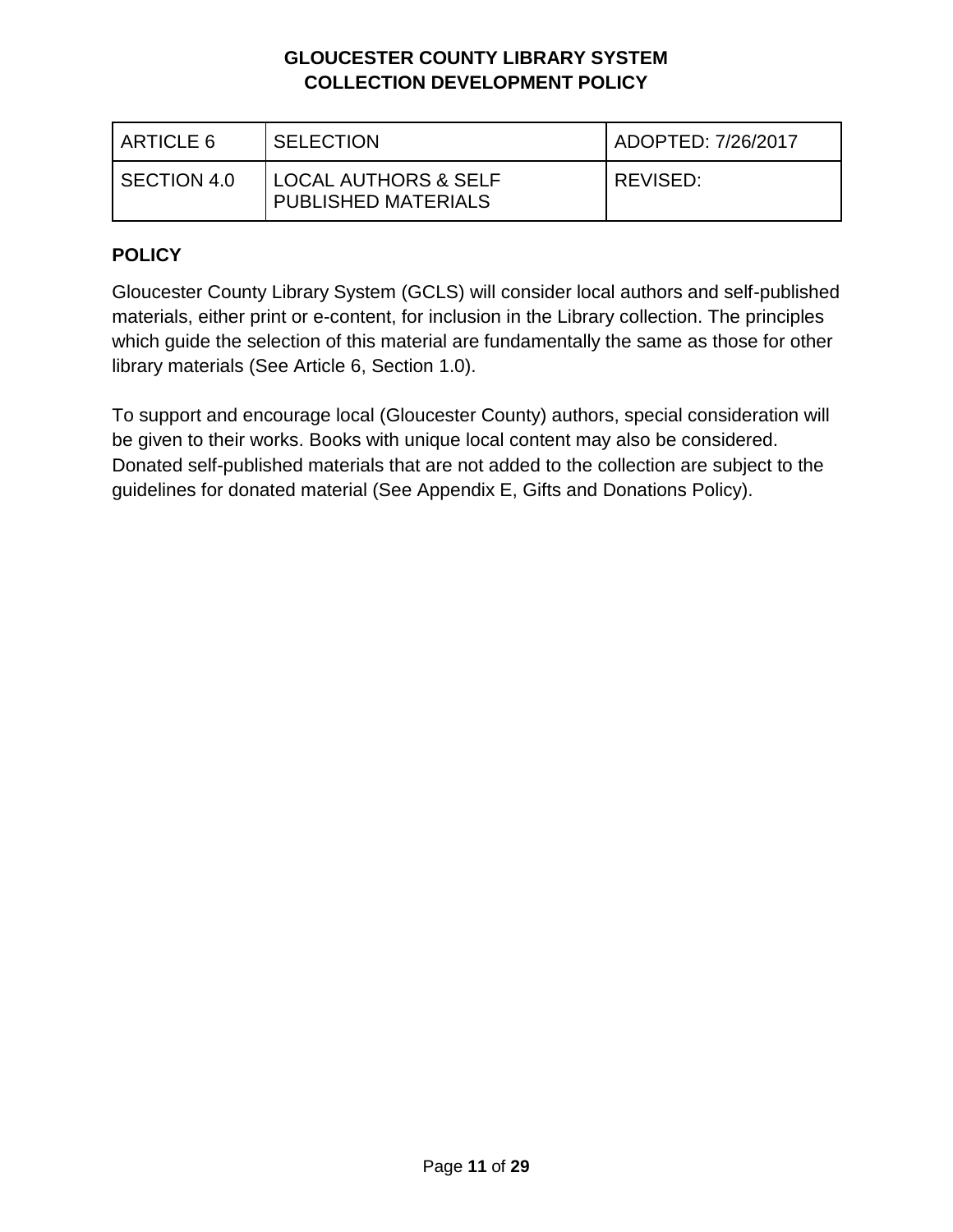| <b>ARTICLE 7</b> | COLLECTIONS  | ADOPTED: 7/26/2017 |
|------------------|--------------|--------------------|
| SECTION 1.0      | <b>ADULT</b> | <b>REVISED:</b>    |

### **POLICY**

The Gloucester County Library System (GCLS) collects and maintains a wide variety of material to meet the needs of the community. These materials vary by format, use, and intended audience. As new formats emerge, they will be considered for inclusion.

The adult collection consists of the following categories:

### **Fiction**

● The Library will provide a wide selection of various genres of fiction.

### **Nonfiction**

- The Library will acquire material in a wide range of subjects and viewpoints.
- Currency will be a goal, especially in subjects such as health, law, business, and science.
- GCLS cannot take the place of an academic facility as a source of highly technical or specialized materials.

### **Reference Resources including eContent**

- The Library will acquire reference materials in a variety of formats to support the information needs of the community.
- Efforts will be made to have current print or eBooks on a wide range of subject material.
- The principles which guide the selection of reference materials (including online subscription databases) are fundamentally the same as those for other materials (See Article 6, Section 1.0).

### **DVDs**

● The Library will maintain a collection of fiction (movies and television) and nonfiction DVDs to support the community's information needs and entertainment interests.

### **Audio Materials**

● The Library will purchase primarily unabridged versions of fiction and nonfiction new releases, using the same criteria as for print items, and including reviews of individual narrators (See Article 6, Section 1.0).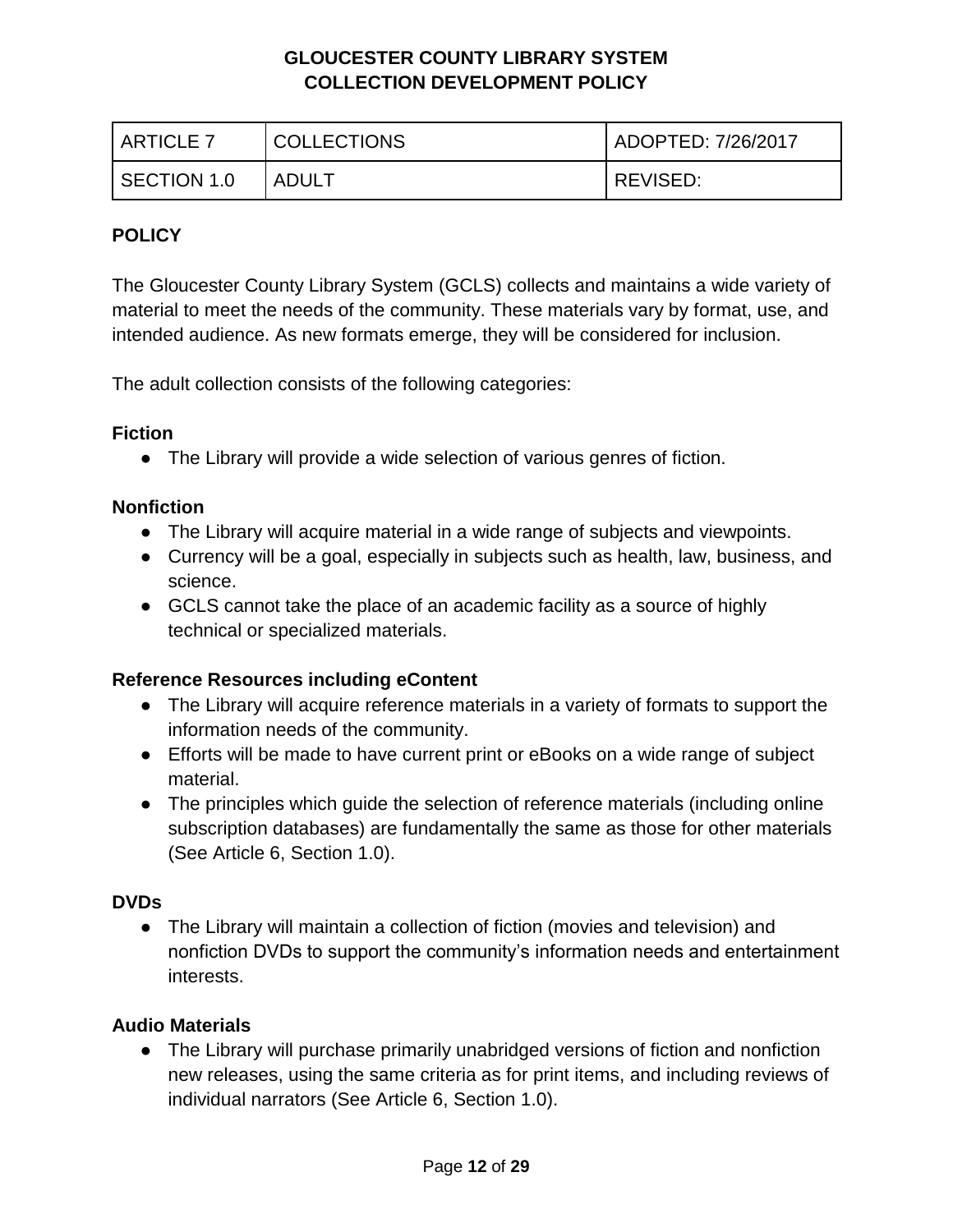### **Music**

● The Library will acquire music CDs in a wide range of genres.

**Downloadable Digital content** (movies, music, books, magazines, audiobooks, etc.).

- These items are selected using the same criteria as print formats (See Article 6, Section 1.0).
- Consideration is given to the ease of use on different digital platforms or devices.

### **Magazines and Newspapers**

- These materials supplement the book collection by providing up-to-date information on current topics and recreational interests.
- Magazines focusing on Southern New Jersey will be given special consideration.

### **Large Print**

● Large print materials will be ordered in fiction and nonfiction to accommodate the needs of patrons with vision difficulties.

### **Graphic Novels, Manga and Comics**

• The adult collection may include nonfiction and classics in graphic format.

### **Video Games**

- The Library will purchase video games in formats compatible with popular gaming systems to meet the recreational needs of the community.
- No game will be purchased with a rating higher than T (Teen 13+).

### **"Book Club In a Bag" collection**

● The "Book Club In a Bag" collection includes multiple copies of a single title with accompanying notes to facilitate discussion.

### **Literacy Material**

● The Library will purchase materials of interest to adults learning to read, and to support local adult literacy programs.

### **Professional Collection**

 The Library will maintain a collection for library staff to assist in various aspects of librarianship.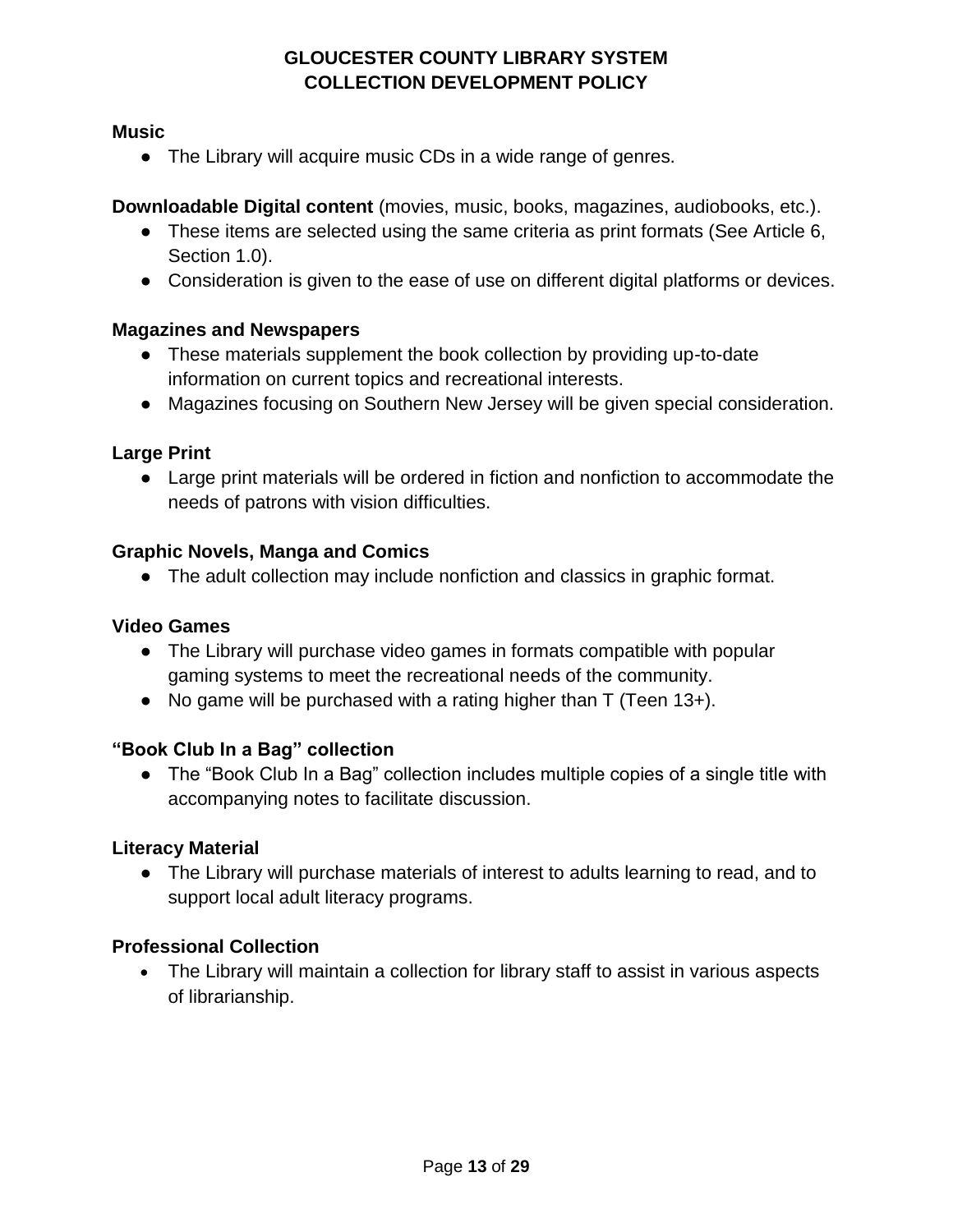| ARTICLE 7   | <b>COLLECTIONS</b>                | ADOPTED: 7/26/2017 |
|-------------|-----------------------------------|--------------------|
| SECTION 2.0 | <b>JUVENILE &amp; YOUNG ADULT</b> | <b>REVISED:</b>    |

### **POLICY**

The Gloucester County Library System (GCLS) provides material to meet the educational and recreational needs of children and young adults from birth through 12th grade. The principles which guide the selection of materials for children and young adults are fundamentally the same as those for adult materials (See Article 6, Section 1.0).

The collection is carefully chosen for children of all ages and abilities. In choosing materials for this group, the selector uses age appropriateness as a determining selection principle. Materials are evaluated for reading level, interest level, and treatment of the subject for the age of the intended audience.

The Library does not assume that all children and young adult material will be suitable for every individual. Responsibility for overseeing a child's reading choices rests with parents and/or legal guardians. The Library makes its collections available to all.

The Juvenile and Young Adult collections consist of the following categories:

## **Fiction**

- Library materials are selected to meet the varying reading interests and reading abilities of a diverse community.
- Series and genre fiction are included as well as novels that cover a wide range of subjects, themes, and life situations.
- A work of fiction may be purchased despite the use of an occasional unpleasant word or incident, provided that the total impact of the book meets other selection criteria.

### N**onfiction**

- Chief points considered in the selection of nonfiction titles include readability, currency, authenticity, existing library holdings, and community interest.
- Nonfiction titles should provide a balance between popular, high-interest titles and those that supplement the curriculum of community schools.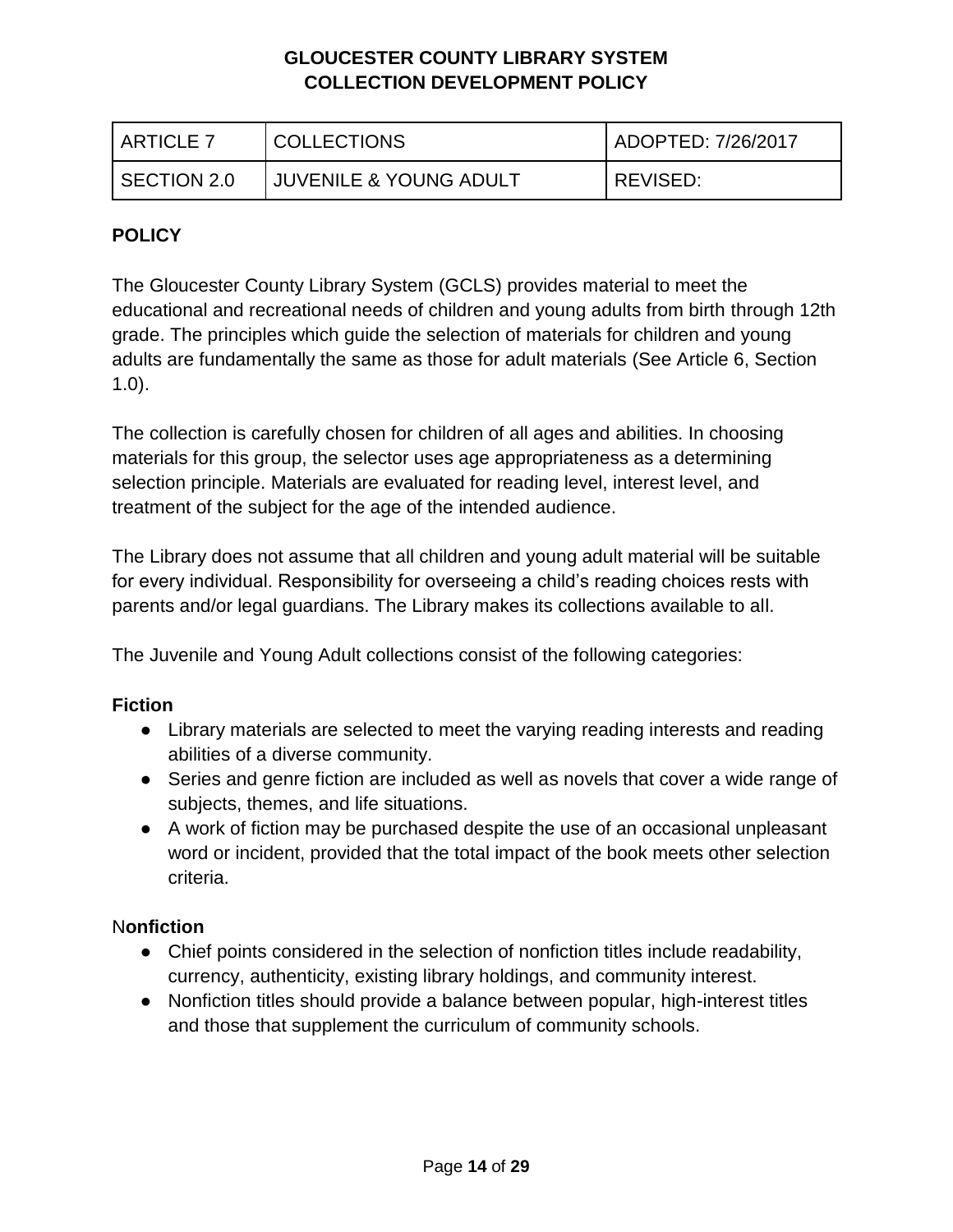### **Graphic Novels and Comics**

- Manga, graphic novels, and comics are selected based upon the age appropriateness of the text and illustrations.
- The collection will include titles for children and teens; however, no M rated or mature titles will be selected.
- The collection may also include nonfiction and classics in graphic format.

### **Audio Materials**

● Audio materials that meet the selection criteria for fiction and nonfiction materials are purchased in a variety of formats to meet the listening needs of the community.

#### **Magazines**

● Magazines of interest to children and teens are selected to meet the recreational reading needs of the community.

### **Video Games**

- Video games are selected based upon popularity, rating, and format to meet the recreational needs of the community.
- No game will be purchased with a rating higher than T (Teen 13+).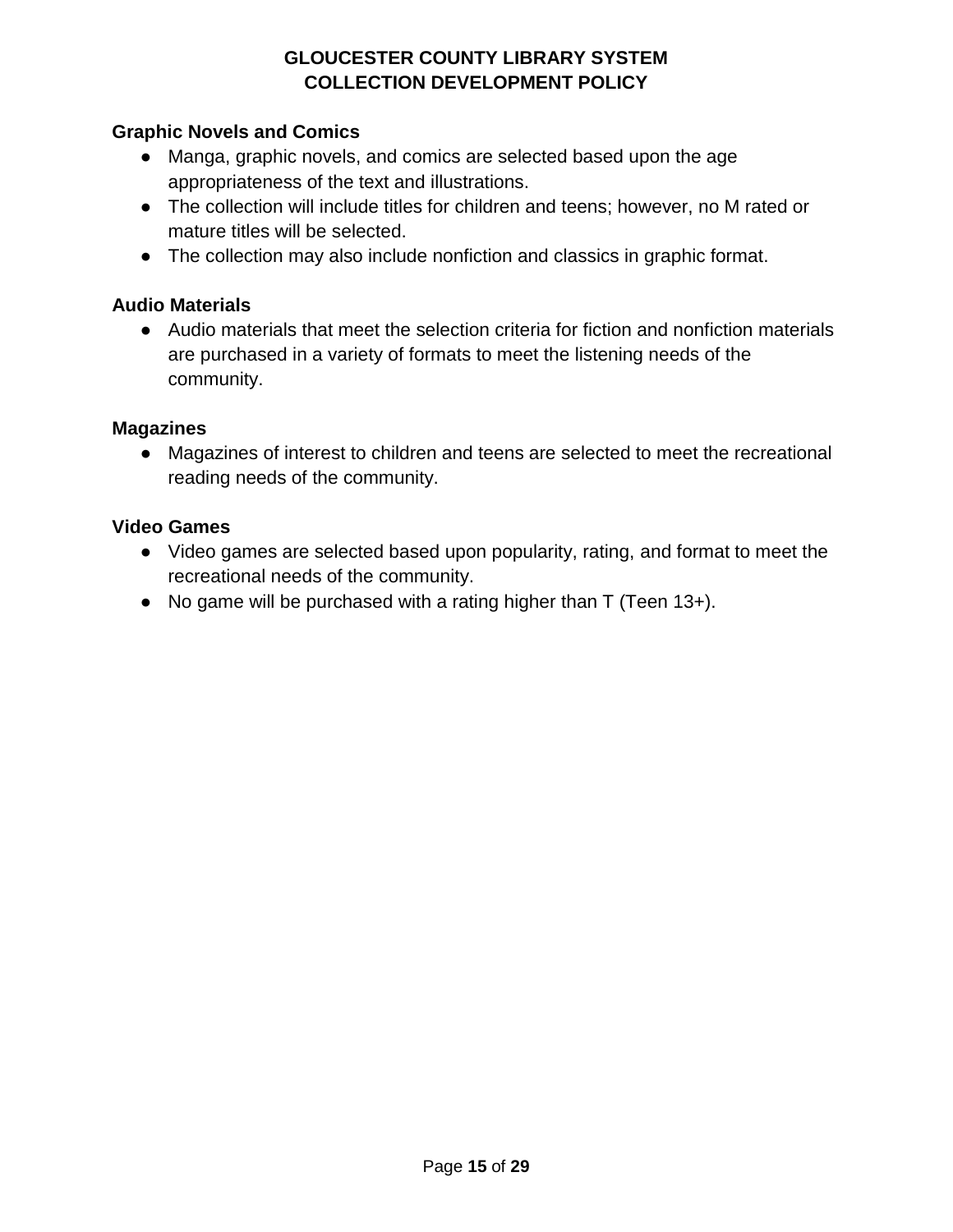| <b>ARTICLE 7</b> | <b>COLLECTIONS</b>                               | ADOPTED: 7/26/2017 |
|------------------|--------------------------------------------------|--------------------|
| SECTION 3.0      | NEW JERSEY & LOCAL HISTORY<br><b>COLLECTIONS</b> | <b>REVISED:</b>    |

## **POLICY**

The Gloucester County Library System (GCLS) may purchase or accept donations of materials that pertain to local history. Items will be evaluated and may be added to the collection if they are of local interest and/or complement other items in the collection.

### **New Jersey Collection**

The New Jersey Collection includes all areas of nonfiction relating to the state, Gloucester County, and Southern New Jersey in particular. Fiction with a profoundly New Jersey setting will also be considered for purchase. The principles which guide the selection of materials for the New Jersey Collection are fundamentally the same as those for adult materials (See Article 6, Section 1.0). This collection will be located on open shelves in the public area. Weeding of this collection, however, will be less rigorous due to the historical value of these items.

### **Local History Collection**

Newly-published material and donated publications (old or new) that specifically pertain to the history of communities within Gloucester County or to prominent individuals having a direct connection to Gloucester County may be added to the Local History Collection.

GCLS libraries will establish the Local History Collection in an identifiable place in the library. Rare, fragile, and/or irreplaceable items will not circulate. Professional staff will make decisions as to which items may circulate and which may not. Rare, fragile, and/or irreplaceable items may be stored in a secure area so that access to and use of these items may be monitored by library staff.

GCLS reserves the right to transfer items not deemed pertinent to the GCLS Local History Collection to other libraries or historical societies when appropriate (See Appendix E, Gifts and Donations Policy).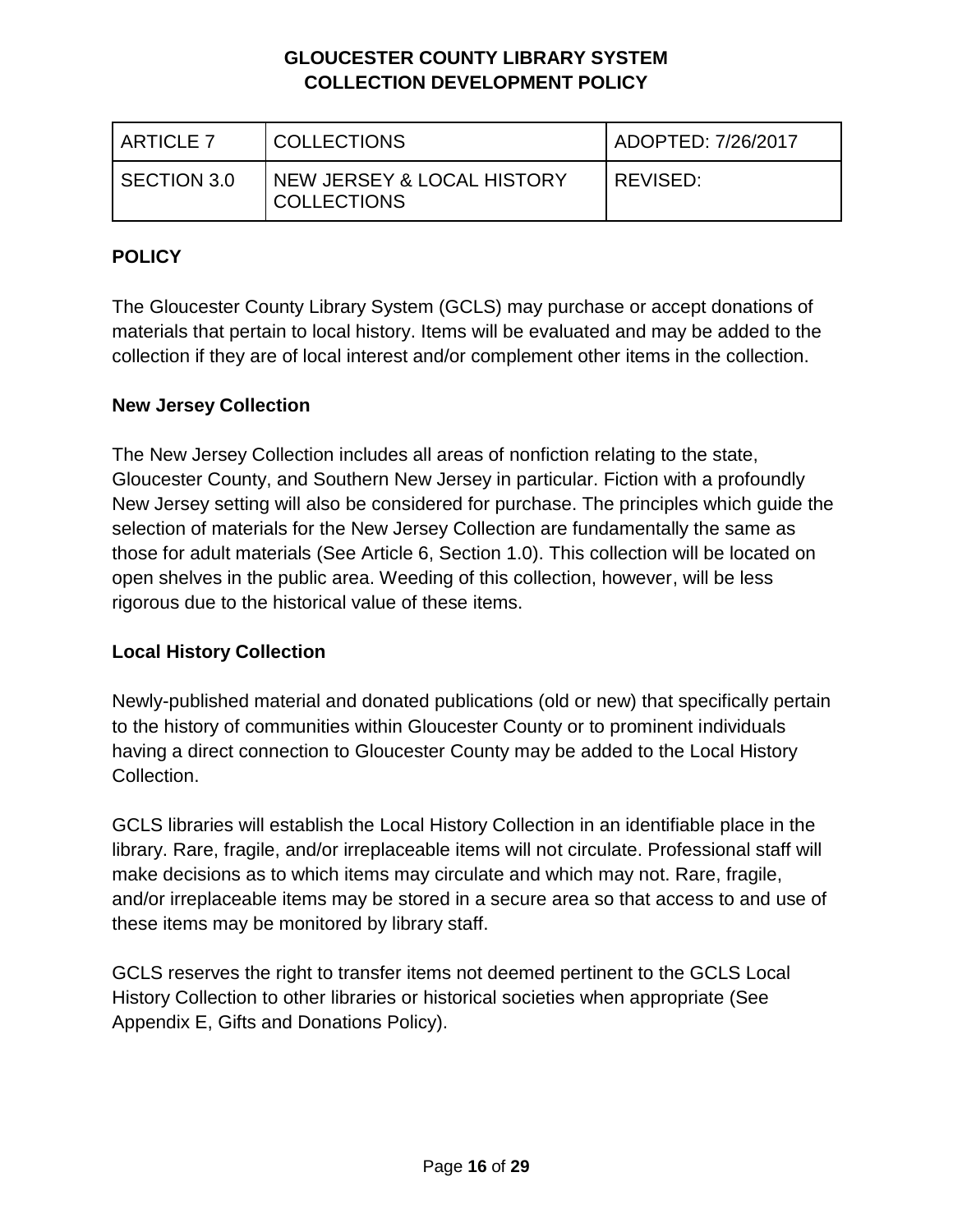| <b>ARTICLE 7</b> | <b>COLLECTIONS</b> | ADOPTED: 7/26/2017 |
|------------------|--------------------|--------------------|
| SECTION 4.0      | <b>I DIGITAL</b>   | REVISED:           |

## **POLICY**

The Gloucester County Library System (GCLS) recognizes the importance of digital collections. Digital collections may consist of items that are scanned and digitized, or created by GCLS staff. These collections will support the mission of GCLS, and may provide information with unique historical or cultural significance to the community. Consideration for digitization will be given to content that would not be otherwise available to the public or items needing preservation. Digital collections will be available to the community free of charge. They will adhere to best practices in the management of metadata as these practices are identified and developed.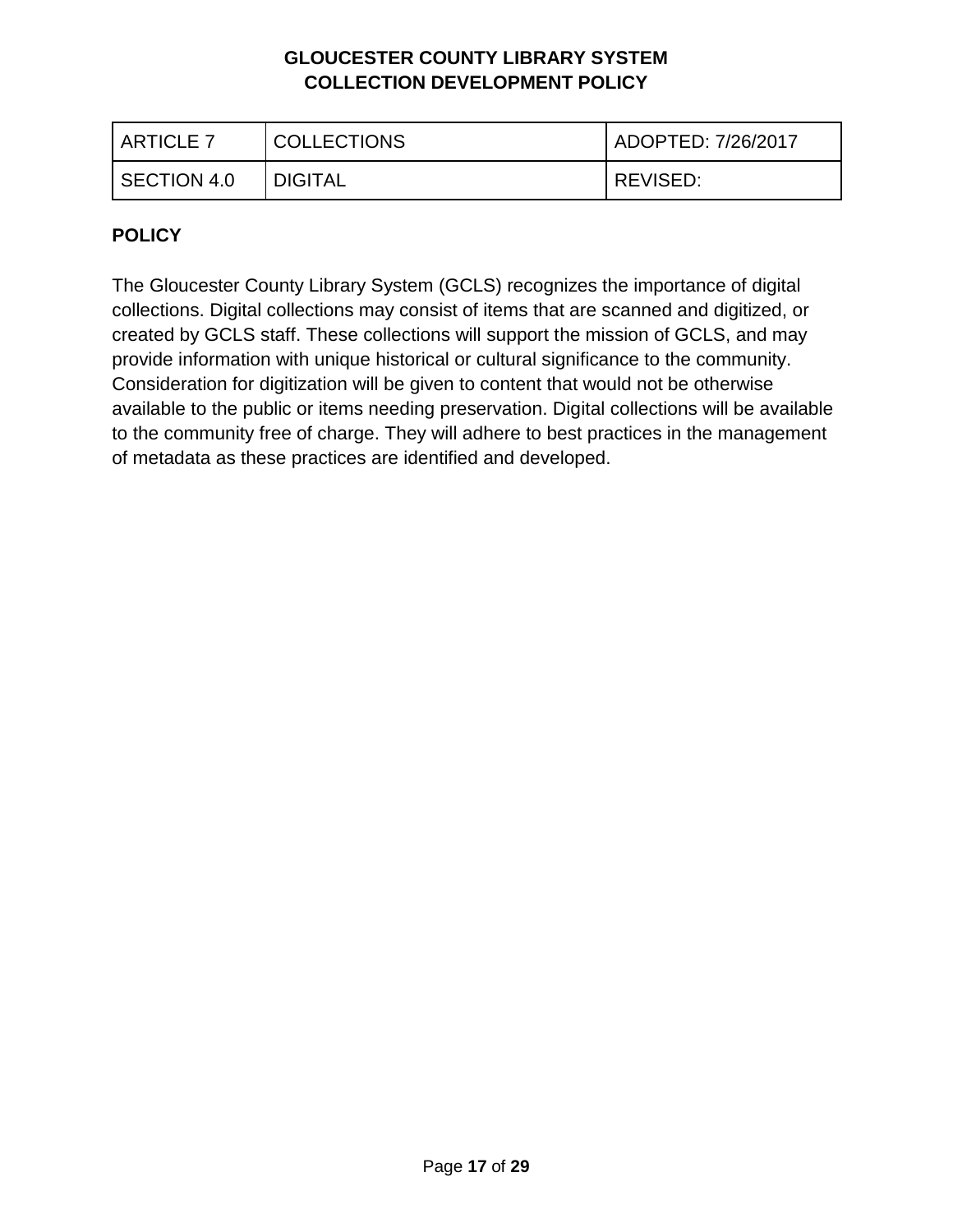| ARTICLE 8     | I COLLECTION MAINTENANCE | ADOPTED: 7/26/2017 |
|---------------|--------------------------|--------------------|
| I SECTION 1.0 | WITHDRAWAL OF MATERIALS  | REVISED:           |

## **POLICY**

The Gloucester County Library System (GCLS) ensures that the collection remains vital and useful by discarding and/or replacing items in poor physical condition; eliminating items with obsolete, misleading or superseded information; and reducing the number of copies of titles whose relevance to the community has lessened.

The Library's professional staff will evaluate the materials for replacement and/or discard on an ongoing basis, using a variety of tools such as: collection management software and or the CREW (Continuous Review, Evaluation and Weeding, [\(https://www.tsl.state.tx.us/ld/pubs/crew/index.html\)](https://www.tsl.state.tx.us/ld/pubs/crew/index.html) evaluation method developed by Joseph P. Segal.

Materials will regularly be removed from the collection based on the following criteria: subject matter is no longer timely, accurate or relevant, insufficient use, or poor physical condition. Replacements and updated editions are purchased when warranted. In addition, collection space limitations are taken into consideration. Evaluation of the collection depends on the staff's professional expertise in assessing the needs of the community and the content of the collection. Those materials determined to no longer be of use are withdrawn from the collection. Materials withdrawn from the Gloucester County Library System will be disposed of in a manner consistent with their quality and condition. Disposition includes but is not limited to: in-house table, shipped to other organization(s), or discarded/recycled.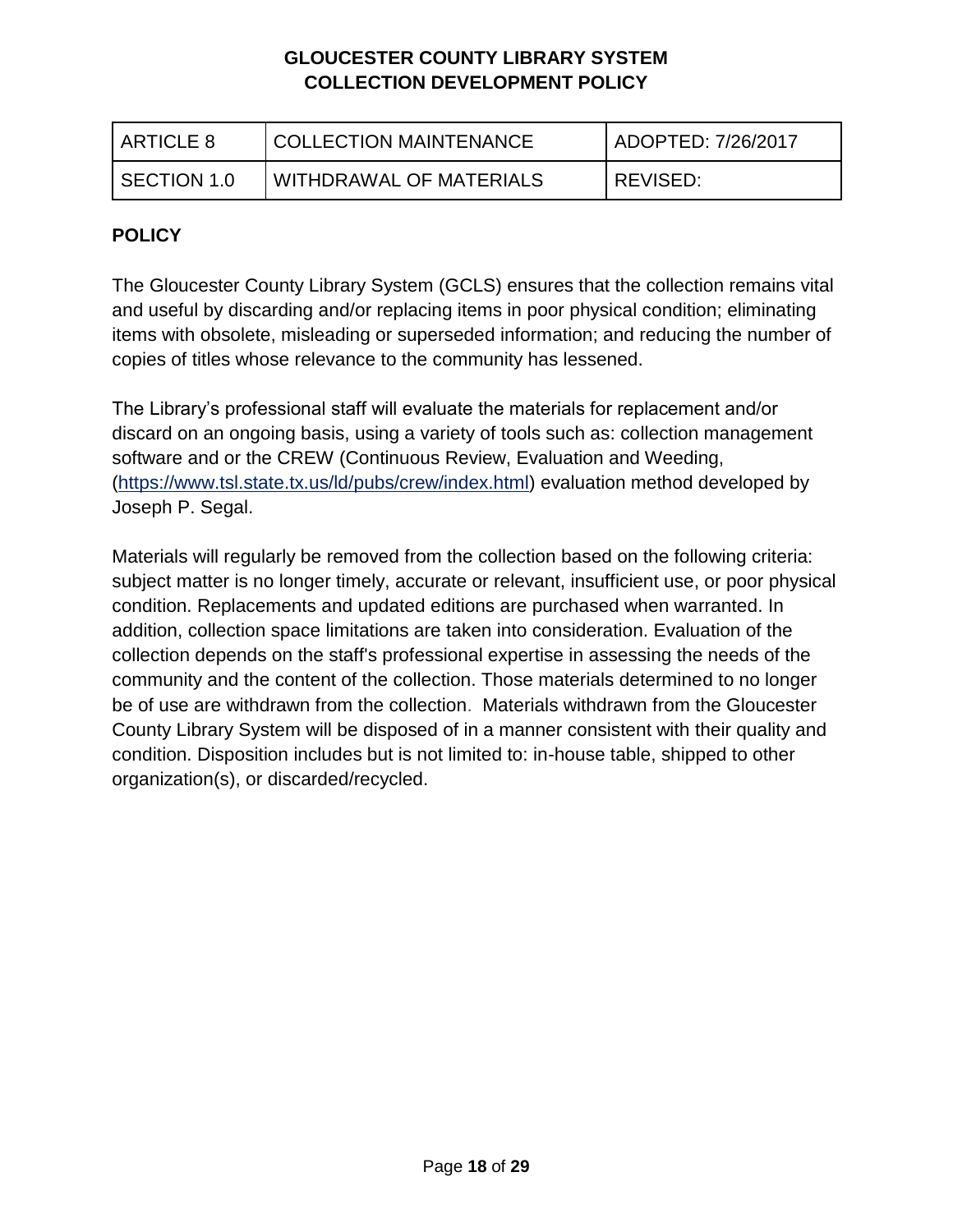## **APPENDIX A**

# AMERICAN LIBRARY ASSOCIATION LIBRARY BILL OF RIGHTS

- The American Library Association affirms that all libraries are forums for information and ideas, and that the following basic policies should guide their services.
- I. Books and other library resources should be provided for the interest, information, and enlightenment of all people of the community the library serves. Materials should not be excluded because of the origin, background, or views of those contributing to their creation.
- II. Libraries should provide materials and information presenting all points of view on current and historical issues. Materials should not be proscribed or removed because of partisan or doctrinal disapproval.
- III. Libraries should challenge censorship in the fulfillment of their responsibility to provide information and enlightenment.
- IV. Libraries should cooperate with all persons and groups concerned with resisting abridgment of free expression and free access to ideas.
- V. A person's right to use a library should not be denied or abridged because of origin, age, background, or views.
- VI. Libraries which make exhibit spaces and meeting rooms available to the public they serve should make such facilities available on an equitable basis, regardless of the beliefs or affiliations of individuals or groups requesting their use.
- Adopted June 19, 1939, by the ALA Council; amended October 14, 1944; June 18, 1948; February 2, 1961; June 27, 1967; January 23, 1980; inclusion of "age" reaffirmed January 23, 1996.
- Although the Articles of the Library Bill of Rights are unambiguous statements of basic principles that should govern the service of all libraries, questions do arise concerning application of these principles to specific library practices. See the documents designated by the Intellectual Freedom Committee as [Interpretations](http://www.ala.org/advocacy/intfreedom/librarybill/interpretations)  [of the Library Bill of Rights.](http://www.ala.org/advocacy/intfreedom/librarybill/interpretations)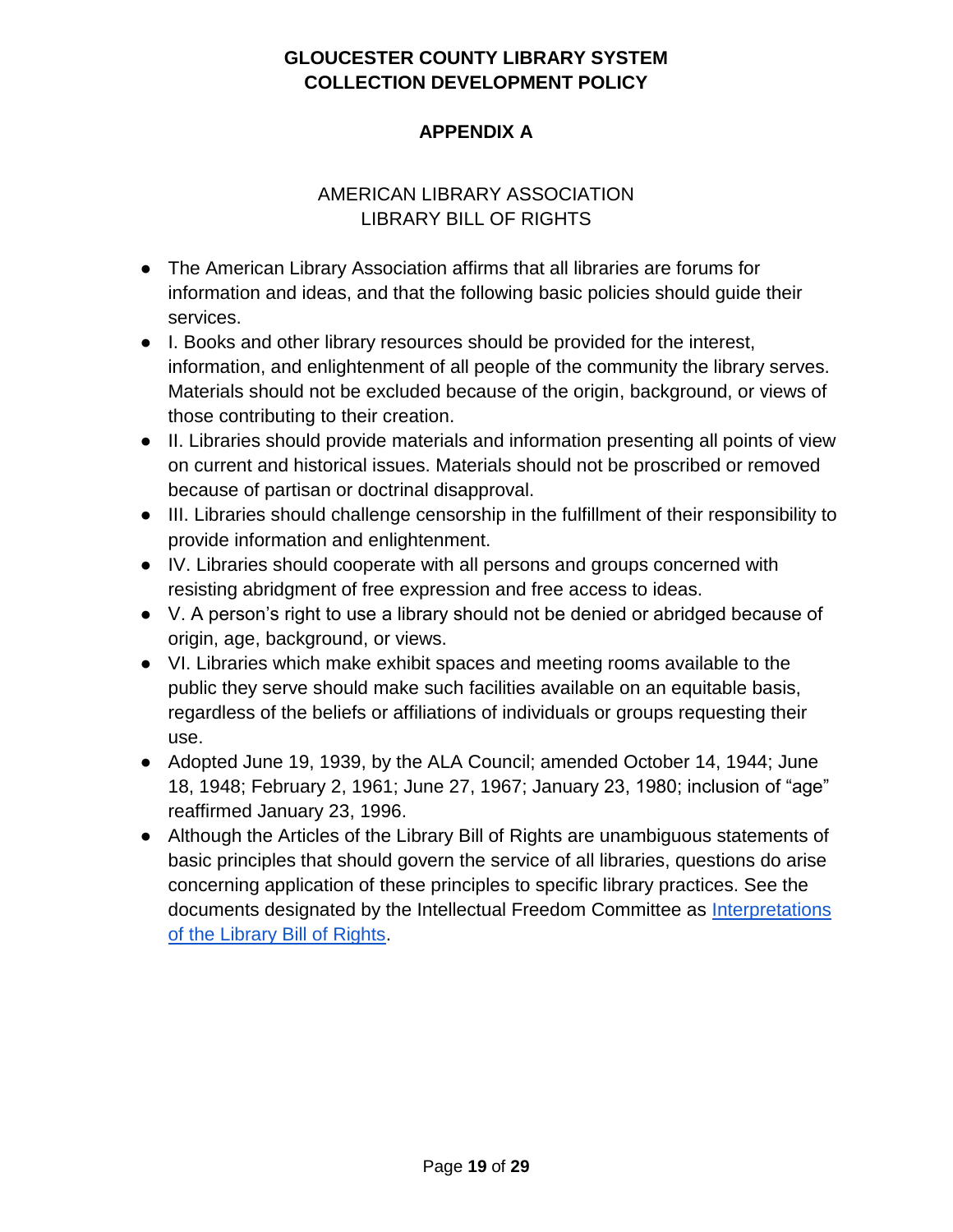## **APPENDIX B**

# AMERICAN LIBRARY ASSOCIATION THE FREEDOM TO READ STATEMENT

- The freedom to read is essential to our democracy. It is continuously under attack. Private groups and public authorities in various parts of the country are working to remove or limit access to reading materials, to censor content in schools, to label "controversial" views, to distribute lists of "objectionable" books or authors, and to purge libraries. These actions apparently rise from a view that our national tradition of free expression is no longer valid; that censorship and suppression are needed to counter threats to safety or national security, as well as to avoid the subversion of politics and the corruption of morals. We, as individuals devoted to reading and as librarians and publishers responsible for disseminating ideas, wish to assert the public interest in the preservation of the freedom to read.
- Most attempts at suppression rest on a denial of the fundamental premise of democracy: that the ordinary individual, by exercising critical judgment, will select the good and reject the bad. We trust Americans to recognize propaganda and misinformation, and to make their own decisions about what they read and believe. We do not believe they are prepared to sacrifice their heritage of a free press in order to be "protected" against what others think may be bad for them. We believe they still favor free enterprise in ideas and expression.
- These efforts at suppression are related to a larger pattern of pressures being brought against education, the press, art and images, films, broadcast media, and the Internet. The problem is not only one of actual censorship. The shadow of fear cast by these pressures leads, we suspect, to an even larger voluntary curtailment of expression by those who seek to avoid controversy or unwelcome scrutiny by government officials.
- Such pressure toward conformity is perhaps natural to a time of accelerated change. And yet suppression is never more dangerous than in such a time of social tension. Freedom has given the United States the elasticity to endure strain. Freedom keeps open the path of novel and creative solutions, and enables change to come by choice. Every silencing of a heresy, every enforcement of an orthodoxy, diminishes the toughness and resilience of our society and leaves it the less able to deal with controversy and difference.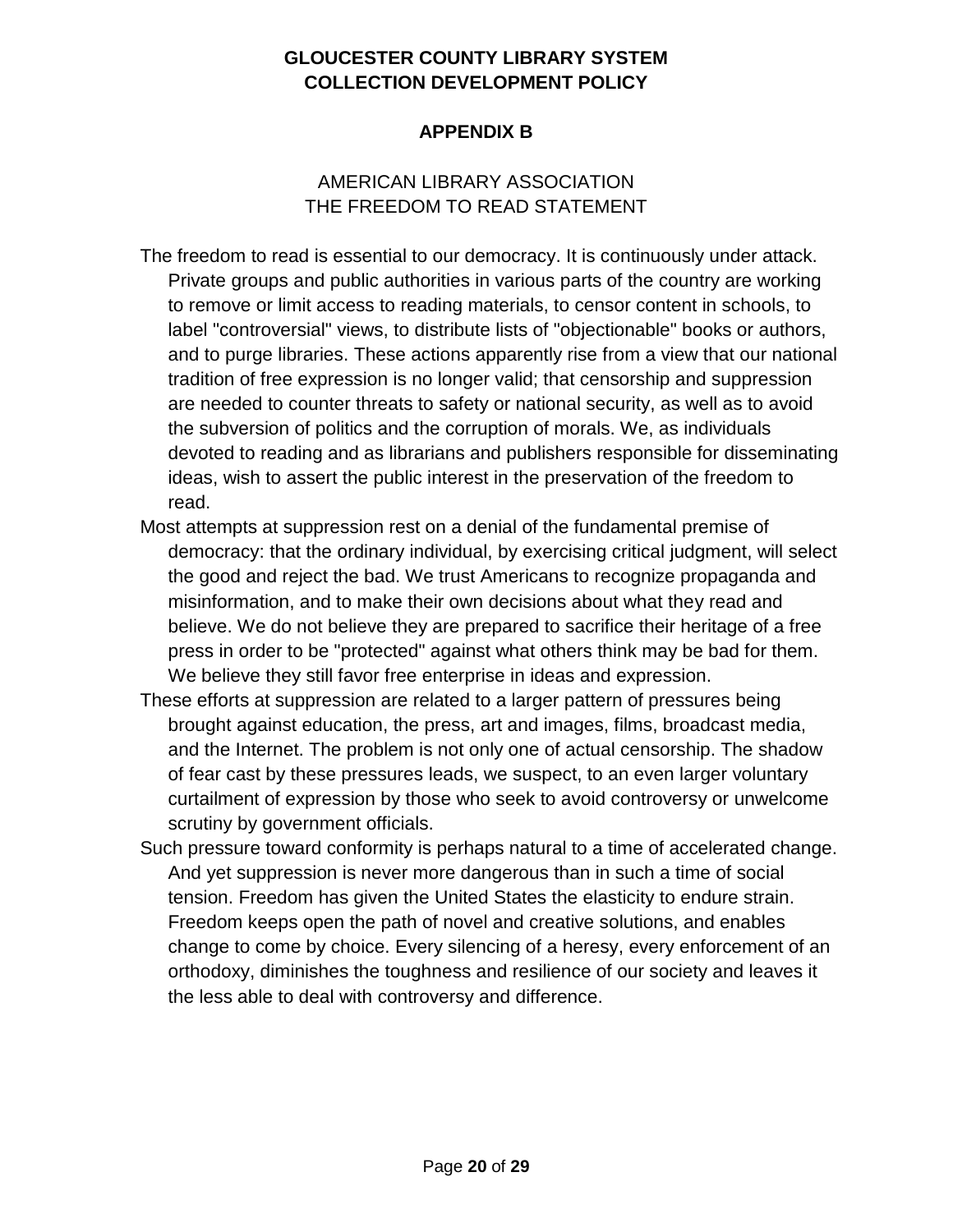## **APPENDIX B**

- Now as always in our history, reading is among our greatest freedoms. The freedom to read and write is almost the only means for making generally available ideas or manners of expression that can initially command only a small audience. The written word is the natural medium for the new idea and the untried voice from which come the original contributions to social growth. It is essential to the extended discussion that serious thought requires, and to the accumulation of knowledge and ideas into organized collections.
- We believe that free communication is essential to the preservation of a free society and a creative culture. We believe that these pressures toward conformity present the danger of limiting the range and variety of inquiry and expression on which our democracy and our culture depend. We believe that every American community must jealously guard the freedom to publish and to circulate, in order to preserve its own freedom to read. We believe that publishers and librarians have a profound responsibility to give validity to that freedom to read by making it possible for the readers to choose freely from a variety of offerings.
- The freedom to read is guaranteed by the Constitution. Those with faith in free people will stand firm on these constitutional guarantees of essential rights and will exercise the responsibilities that accompany these rights.

We therefore affirm these propositions:

- 1. *It is in the public interest for publishers and librarians to make available the widest diversity of views and expressions, including those that are unorthodox, unpopular, or considered dangerous by the majority.*
- 2. Creative thought is by definition new, and what is new is different. The bearer of every new thought is a rebel until that idea is refined and tested. Totalitarian systems attempt to maintain themselves in power by the ruthless suppression of any concept that challenges the established orthodoxy. The power of a democratic system to adapt to change is vastly strengthened by the freedom of its citizens to choose widely from among conflicting opinions offered freely to them. To stifle every nonconformist idea at birth would mark the end of the democratic process. Furthermore, only through the constant activity of weighing and selecting can the democratic mind attain the strength demanded by times like these. We need to know not only what we believe but why we believe it.
- 3. *Publishers, librarians, and booksellers do not need to endorse every idea or presentation they make available. It would conflict with the public interest for them to establish their own political, moral, or aesthetic views as a standard for determining what should be published or circulated.*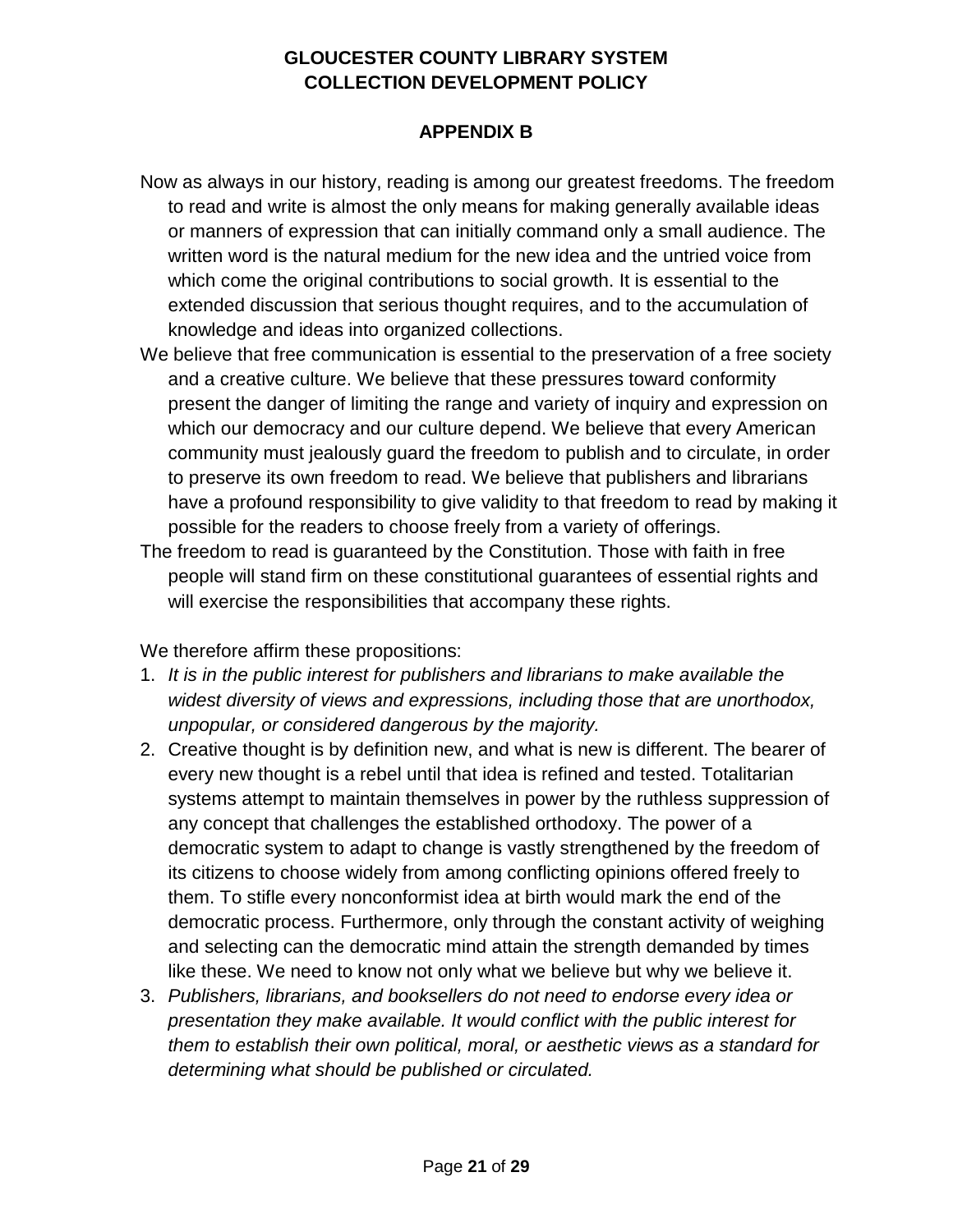## **APPENDIX B**

- 4. Publishers and librarians serve the educational process by helping to make available knowledge and ideas required for the growth of the mind and the increase of learning. They do not foster education by imposing as mentors the patterns of their own thought. The people should have the freedom to read and consider a broader range of ideas than those that may be held by any single librarian or publisher or government or church. It is wrong that what one can read should be confined to what another thinks proper.
- 5. *It is contrary to the public interest for publishers or librarians to bar access to writings on the basis of the personal history or political affiliations of the author.*
- 6. No art or literature can flourish if it is to be measured by the political views or private lives of its creators. No society of free people can flourish that draws up lists of writers to whom it will not listen, whatever they may have to say.
- 7. *There is no place in our society for efforts to coerce the taste of others, to confine adults to the reading matter deemed suitable for adolescents, or to inhibit the efforts of writers to achieve artistic expression.*
- 8. To some, much of modern expression is shocking. But is not much of life itself shocking? We cut off literature at the source if we prevent writers from dealing with the stuff of life. Parents and teachers have a responsibility to prepare the young to meet the diversity of experiences in life to which they will be exposed, as they have a responsibility to help them learn to think critically for themselves. These are affirmative responsibilities, not to be discharged simply by preventing them from reading works for which they are not yet prepared. In these matters values differ, and values cannot be legislated; nor can machinery be devised that will suit the demands of one group without limiting the freedom of others.
- 9. *It is not in the public interest to force a reader to accept the prejudgment of a label characterizing any expression or its author as subversive or dangerous.*
- 10.The ideal of labeling presupposes the existence of individuals or groups with wisdom to determine by authority what is good or bad for others. It presupposes that individuals must be directed in making up their minds about the ideas they examine. But Americans do not need others to do their thinking for them.
- 11.*It is the responsibility of publishers and librarians, as guardians of the people's freedom to read, to contest encroachments upon that freedom by individuals or groups seeking to impose their own standards or tastes upon the community at large; and by the government whenever it seeks to reduce or deny public access to public information.*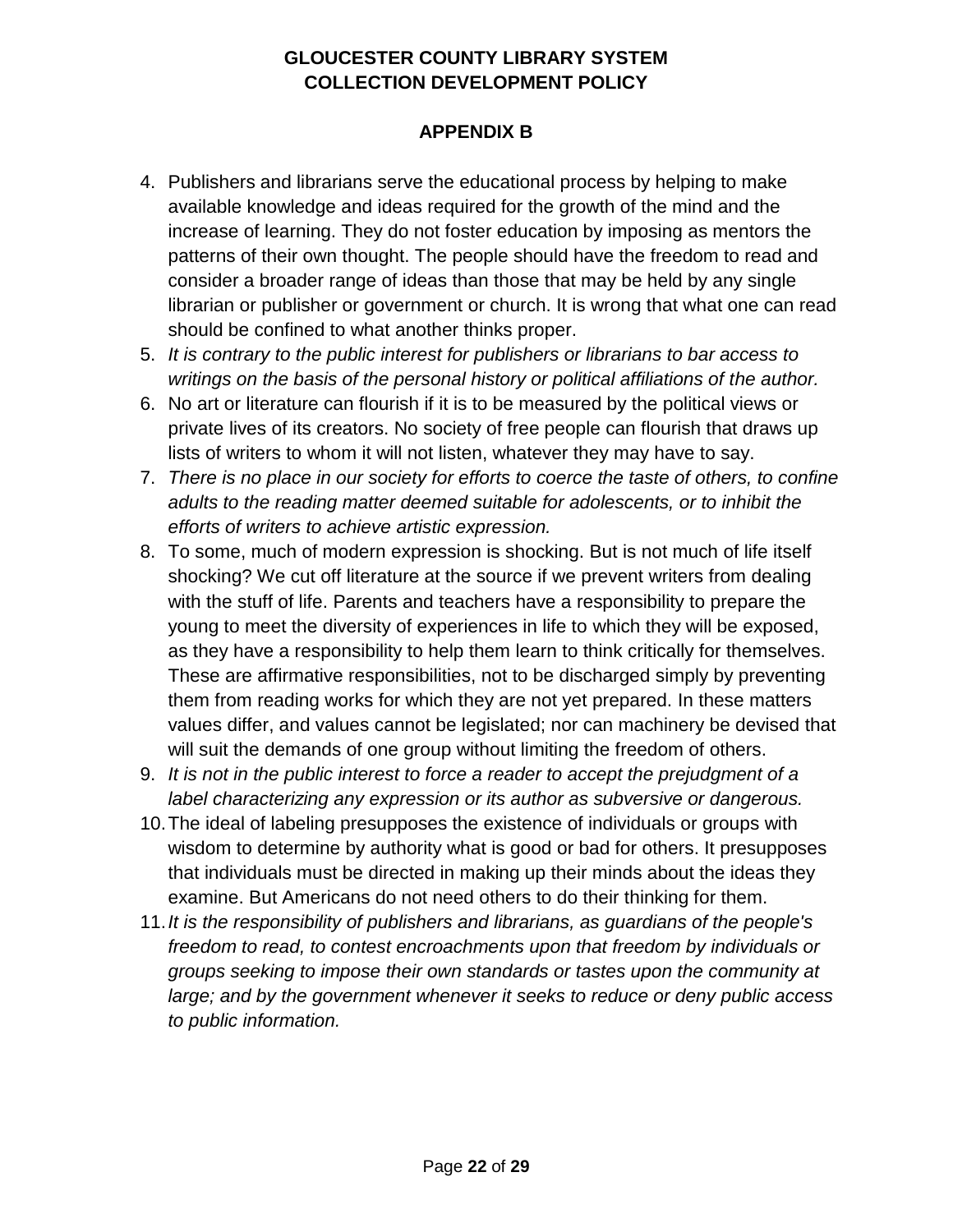## **APPENDIX B**

- 12.It is inevitable in the give and take of the democratic process that the political, the moral, or the aesthetic concepts of an individual or group will occasionally collide with those of another individual or group. In a free society individuals are free to determine for themselves what they wish to read, and each group is free to determine what it will recommend to its freely associated members. But no group has the right to take the law into its own hands, and to impose its own concept of politics or morality upon other members of a democratic society. Freedom is no freedom if it is accorded only to the accepted and the inoffensive. Further, democratic societies are more safe, free, and creative when the free flow of public information is not restricted by governmental prerogative or selfcensorship.
- 13.*It is the responsibility of publishers and librarians to give full meaning to the freedom to read by providing books that enrich the quality and diversity of thought and expression. By the exercise of this affirmative responsibility, they can demonstrate that the answer to a "bad" book is a good one, the answer to a "bad" idea is a good one.*
- 14.The freedom to read is of little consequence when the reader cannot obtain matter fit for that reader's purpose. What is needed is not only the absence of restraint, but the positive provision of opportunity for the people to read the best that has been thought and said. Books are the major channel by which the intellectual inheritance is handed down, and the principal means of its testing and growth. The defense of the freedom to read requires of all publishers and librarians the utmost of their faculties, and deserves of all Americans the fullest of their support.
- We state these propositions neither lightly nor as easy generalizations. We here stake out a lofty claim for the value of the written word. We do so because we believe that it is possessed of enormous variety and usefulness, worthy of cherishing and keeping free. We realize that the application of these propositions may mean the dissemination of ideas and manners of expression that are repugnant to many persons. We do not state these propositions in the comfortable belief that what people read is unimportant. We believe rather that what people read is deeply important; that ideas can be dangerous; but that the suppression of ideas is fatal to a democratic society. Freedom itself is a dangerous way of life, but it is ours.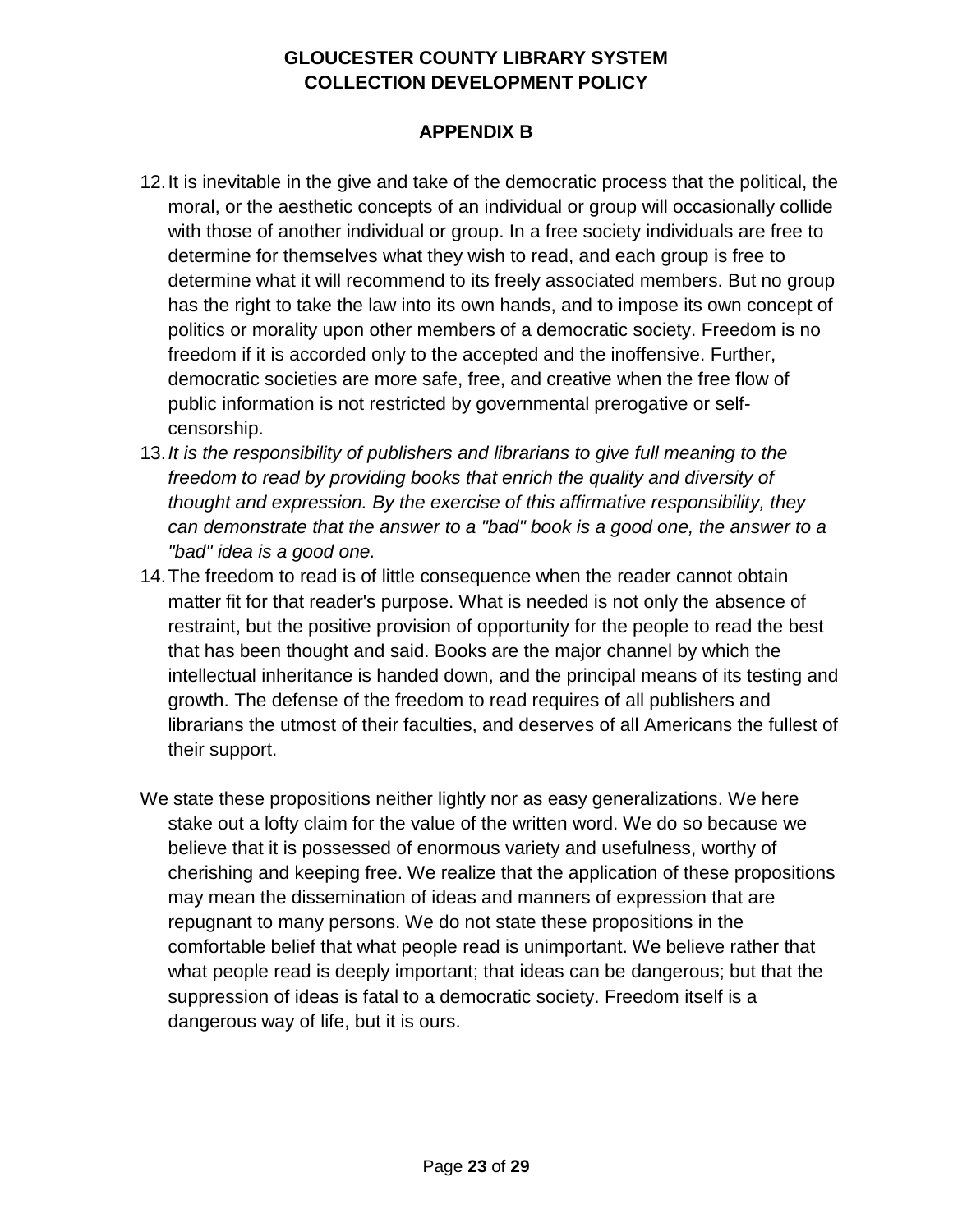## **APPENDIX C**

# AMERICAN LIBRARY ASSOCIATION FREEDOM TO VIEW STATEMENT

The FREEDOM TO VIEW, along with the freedom to speak, to hear, and to read, is protected by the [First Amendment to the Constitution of the United States](http://www.ala.org/advocacy/intfreedom/censorshipfirstamendmentissues/firstamendment) . In a free society, there is no place for censorship of any medium of expression.

Therefore these principles are affirmed:

- 1. To provide the broadest access to film, video, and other audiovisual materials because they are a means for the communication of ideas. Liberty of circulation is essential to insure the constitutional guarantee of freedom of expression.
- 2. To protect the confidentiality of all individuals and institutions using film, video, and other audiovisual materials.
- 3. To provide film, video, and other audiovisual materials which represent a diversity of views and expression. Selection of a work does not constitute or imply agreement with or approval of the content.
- 4. To provide a diversity of viewpoints without the constraint of labeling or prejudging film, video, or other audiovisual materials on the basis of the moral, religious, or political beliefs of the producer or filmmaker or on the basis of controversial content.
- 5. To contest vigorously, by all lawful means, every encroachment upon the public's freedom to view.

This statement was originally drafted by the Freedom to View Committee of the American Film and Video Association (formerly the Educational Film Library Association) and was adopted by the AFVA Board of Directors in February 1979. This statement was updated and approved by the AFVA Board of Directors in 1989.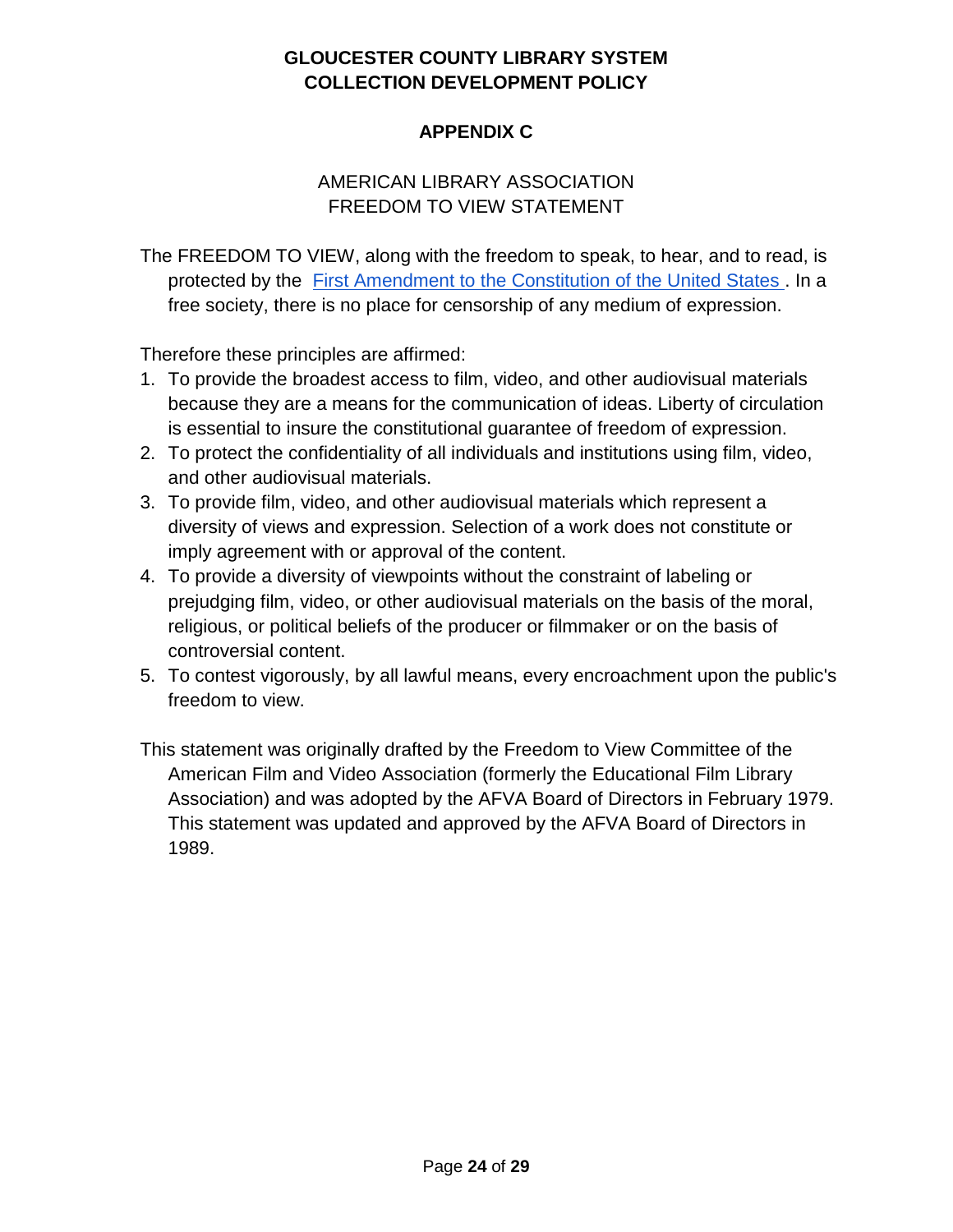## **APPENDIX D**

## **REQUEST FOR RECONSIDERATION OF LIBRARY MATERIALS**

| Your Name                                                                                                                           |  |  |  |
|-------------------------------------------------------------------------------------------------------------------------------------|--|--|--|
|                                                                                                                                     |  |  |  |
| Do you represent:                                                                                                                   |  |  |  |
| ___ Yourself                                                                                                                        |  |  |  |
|                                                                                                                                     |  |  |  |
|                                                                                                                                     |  |  |  |
| 1. To what in the work do you object? (Please be specific; cite pages. Use reverse if needed.)                                      |  |  |  |
| 2. Did you read the entire work? _______ Or what parts? _________________________                                                   |  |  |  |
|                                                                                                                                     |  |  |  |
| and the control of the control of the control of the control of the control of the control of the control of the                    |  |  |  |
|                                                                                                                                     |  |  |  |
|                                                                                                                                     |  |  |  |
|                                                                                                                                     |  |  |  |
| 7. What would you like your library to do about this work?_______________________                                                   |  |  |  |
| Do not lend it to my child.                                                                                                         |  |  |  |
| Re-evaluate the decision to have it as part of the collection.                                                                      |  |  |  |
|                                                                                                                                     |  |  |  |
| 8. In its place, what work would you recommend that would convey a more valuable picture and<br>perspective of the subject treated? |  |  |  |
| 9. Use reverse for additional remarks.                                                                                              |  |  |  |
|                                                                                                                                     |  |  |  |

Signature \_\_\_\_\_\_\_\_\_\_\_\_\_\_\_\_\_\_\_\_\_\_\_\_\_\_\_\_\_ Date \_\_\_\_\_\_\_\_\_\_\_\_\_\_\_\_\_\_\_\_\_\_\_\_\_\_\_\_\_\_\_\_\_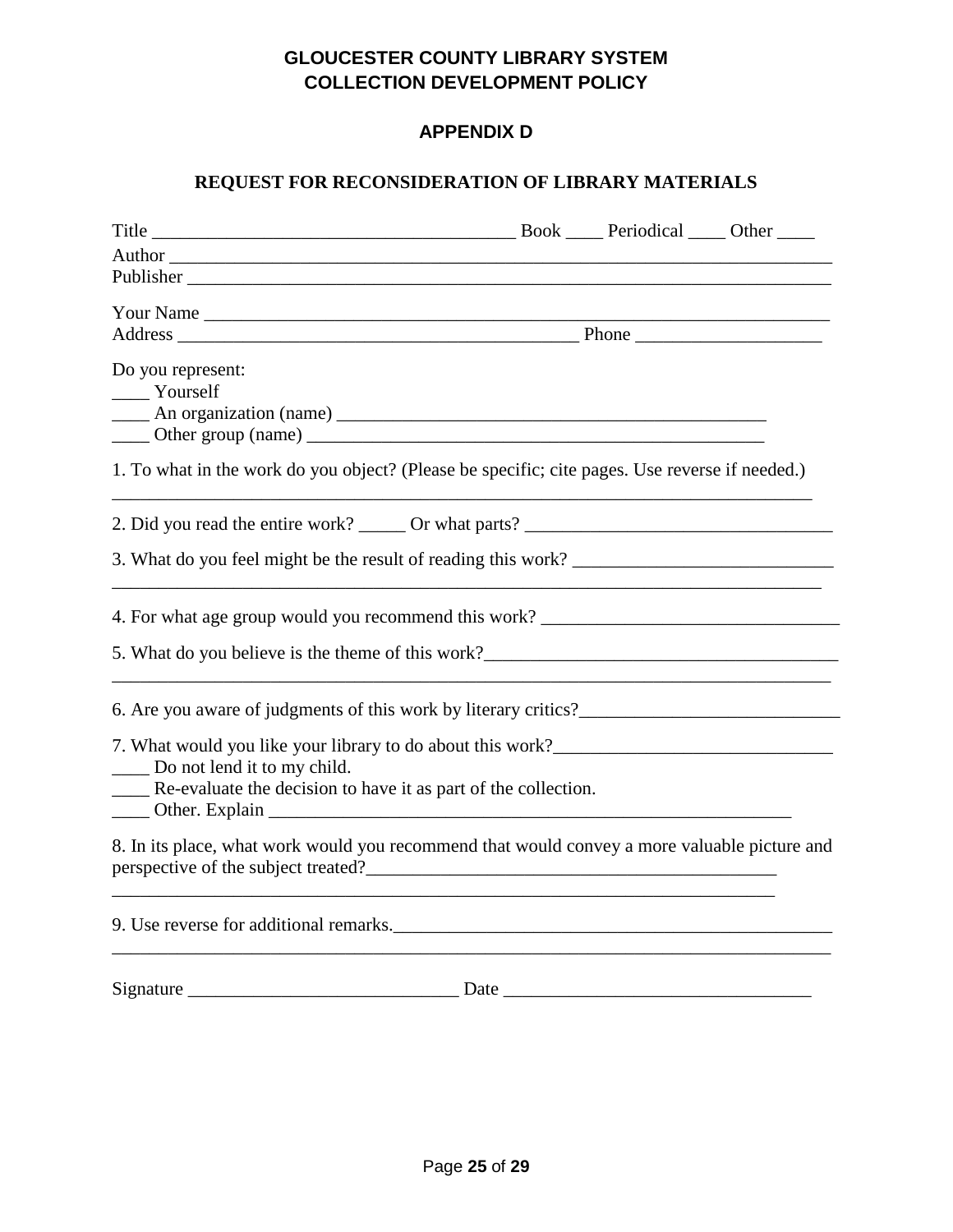## **APPENDIX E**

# GLOUCESTER COUNTY LIBRARY SYSTEM GIFTS AND DONATIONS POLICY

| <b>ARTICLE 1</b> | <b>GIFTS AND DONATIONS</b> | ADOPTED: 7/26/2017 |
|------------------|----------------------------|--------------------|
| SECTION 1.0      | <b>PURPOSE</b>             | REVISED:           |

### **POLICY**

The Gloucester County Library System (GCLS) encourages the interest and involvement of residents and organizations through donations of book or non-book materials, monetary contributions, and appropriate gifts. It is understood that gifts and donations do not take the place of public support but enable GCLS to provide and enhance library services in ways not financially possible within the annual operating budget.

GCLS reserves the right to refuse any gift or donation that is deemed to be not in the best interests of the Library to accept.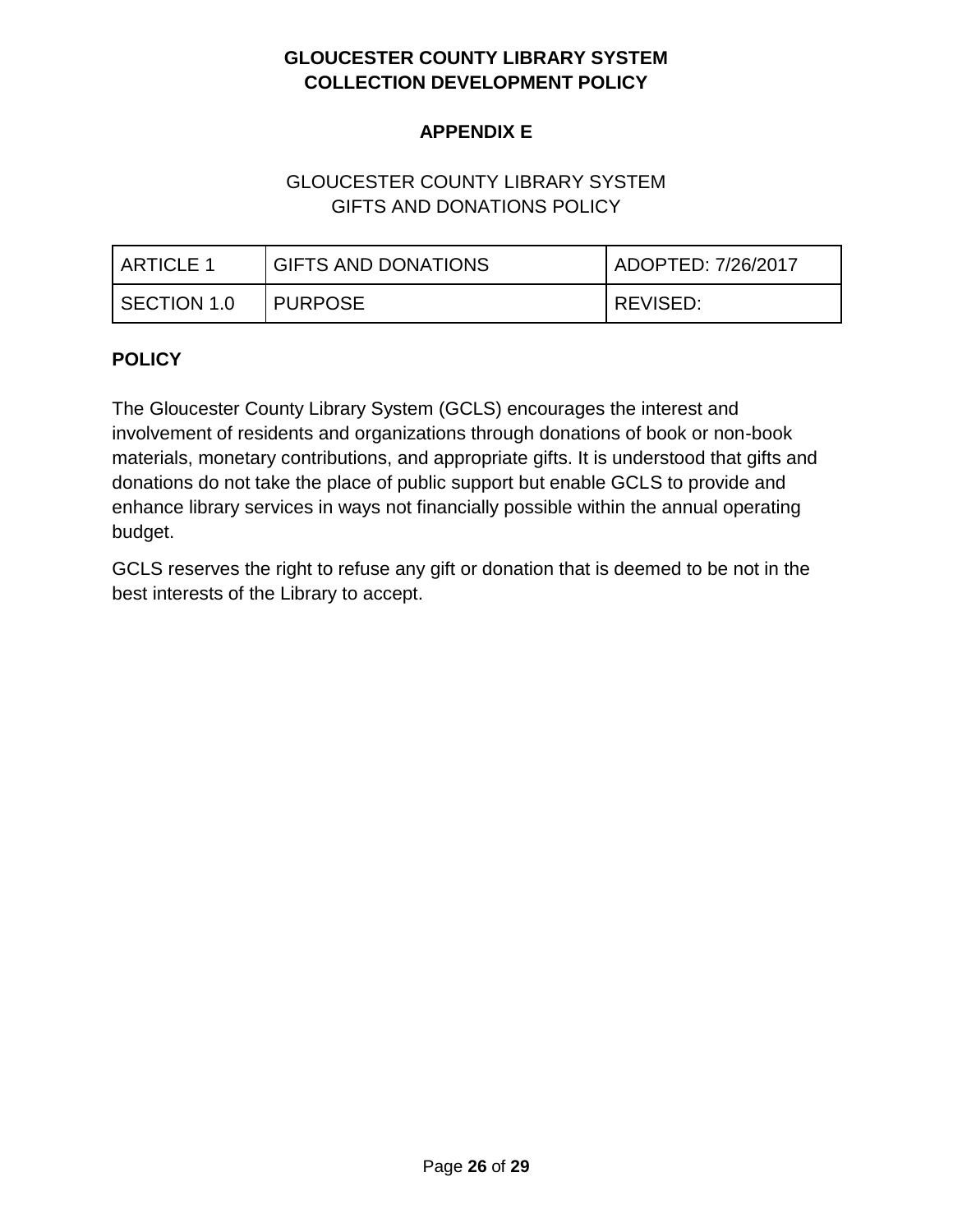## **APPENDIX E**

# GLOUCESTER COUNTY LIBRARY SYSTEM GIFTS AND DONATIONS POLICY

| ARTICLE 1   | <b>GIFTS AND DONATIONS</b> | ADOPTED: 7/26/2017 |
|-------------|----------------------------|--------------------|
| SECTION 2.0 | CONDITIONS OF ACCEPTANCE   | REVISED:           |

### **POLICY**

GCLS accepts gifts and donations at the discretion of the Library Director and/or the Gloucester County Library Commission.

Gifts and donations are accepted under the following conditions:

**Materials**: Gifts of miscellaneous books or other materials in good condition will be evaluated using guidelines set forth in Article 9, Section 3.0. GCLS reserves the right to add any donated item(s) to the collection, or distribute, sell, or discard them. No conditions regarding location, use or eventual withdrawal from the collection or building can be imposed.

**Collections:** Gift collections will be accepted at the discretion of the Library Director and/or the Gloucester County Library Commission with the understanding that the collection may not be kept intact. If the donated material is rare or irreplaceable the donor will provide GCLS with a "deed of gift" letter.

**Recognition/Memorial gifts**: GCLS welcomes monetary gifts for the purchase of library materials for the collection given in recognition of individuals or organizations.

**Other monetary gifts:** GCLS welcomes monetary gifts to provide and enhance services in ways not financially possible within the annual operating budget. Depending on the wishes of the donors, such donations may be referred to the Friends of the Gloucester County Library System.

**Real estate or other personal property:** GCLS will accept gifts of real property that support the mission of the Library. Such offers will be handled by the Library Director, who in consultation with the Gloucester County Library Commission and Library Solicitor will determine the suitability of the gift and the terms of acceptance compatible with GCLS' mission and policies, the donor's intent, and applicable laws.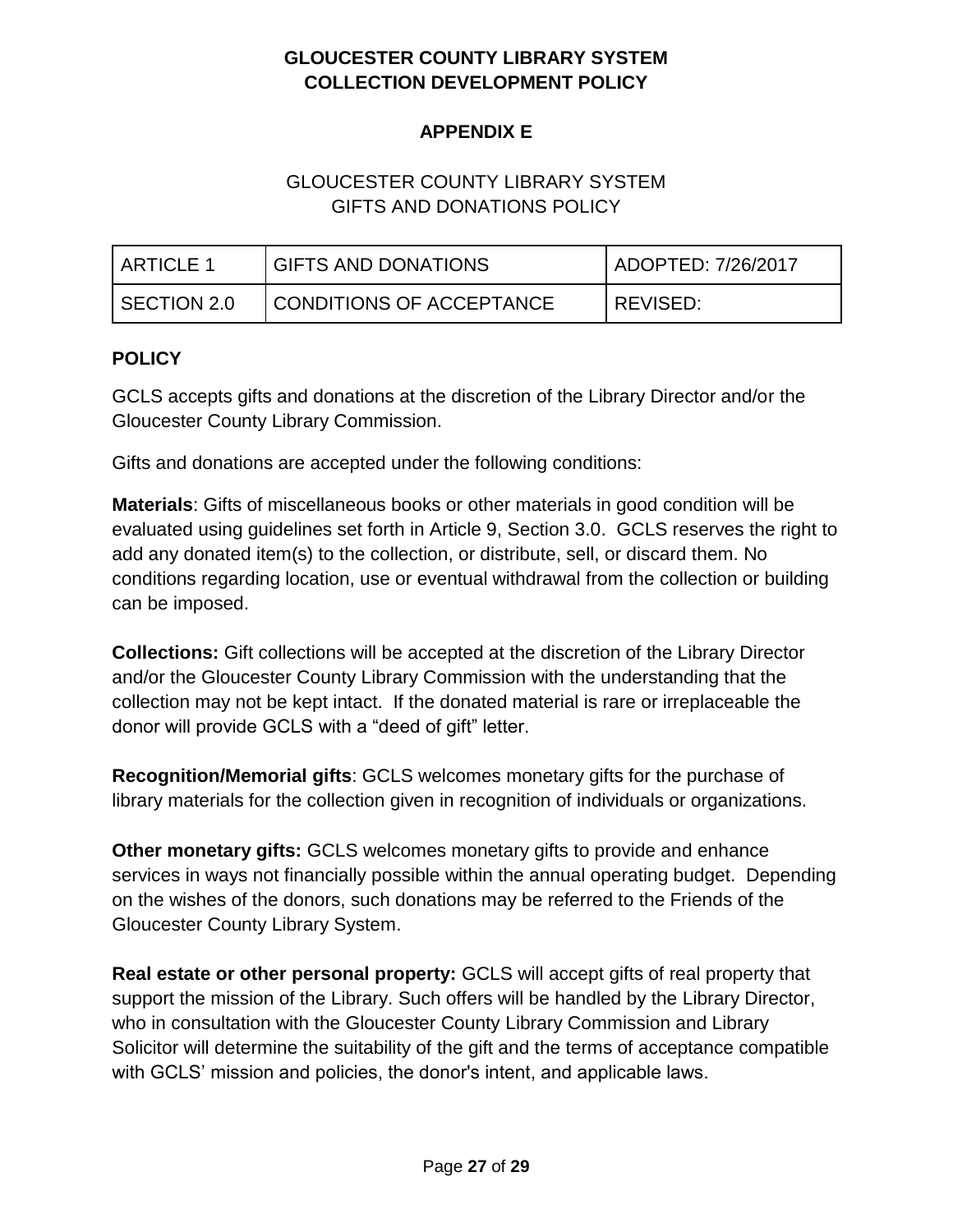## **APPENDIX E**

## GLOUCESTER COUNTY LIBRARY SYSTEM GIFTS AND DONATIONS POLICY

**Wills, Estates and Bequests:** Individuals may contact the Library Director who in consultation with the Gloucester County Library Commission and Library Solicitor will determine the suitability of the gift and the terms of acceptance compatible with GCLS' mission and policies, the donor's intent, and applicable laws.

**Tangible gifts**: The decision to accept gifts such as furnishings or equipment shall be made by the Library Director. Among the criteria on which the decision shall be based is need, space, impact on staff time, and expense and frequency of maintenance. If a gift is accepted, the gift shall be final and there will be no restrictions on GCLS' ownership, possession, use or disposition of the gift.

**Art & decorative objects**: In general, gifts of art objects shall be of local interest to the community, of a professional quality, well executed and in good condition. Because of limited display and storage areas, potential donors of art & decorative objects are requested to discuss any possible gifts with the Library Director.

As with all other gifts, art objects will be accepted only with the donor's full agreement that GCLS has the right to handle or dispose of the gift in the best interests of the Library.

**Valuation:** Income tax regulations leave the determination of the gift's monetary value to the donor. GCLS cannot assess or suggest a value for non-monetary gifts for income tax or other purposes. On request, a statement acknowledging receipt of the donation will be provided, but will not contain a statement of value. Donors wishing to have an appraisal of their gift done for income tax purposes should do so prior to donation.

**Disposition of gifts:** If a gift is accepted by GCLS, the gift shall be final and there shall be no restrictions on GCLS' ownership, possession, use or disposition of the gift. GCLS may dispose of any gift without notification to the donor.